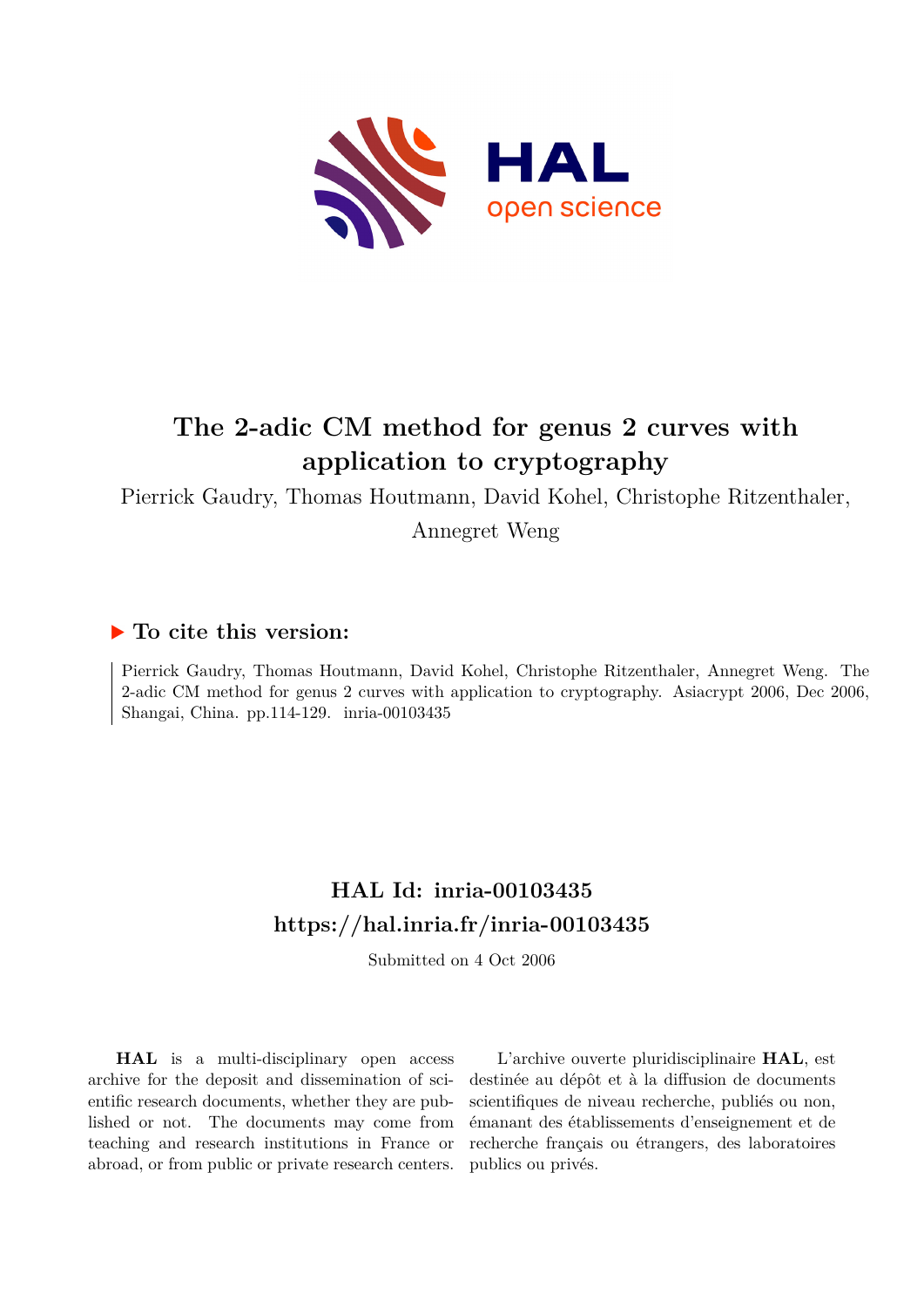# **The 2-Adic CM Method for Genus 2 Curves with Application to Cryptography**

P. Gaudry<sup>1,2</sup>, T. Houtmann<sup>2</sup>, D. Kohel<sup>3</sup>, C. Ritzenthaler<sup>4</sup>, and A. Weng<sup>2</sup>

<sup>1</sup> LORIA - Projet SPACES

Campus Scientifique - BP 239, 54506 Vandoeuvre-ls-Nancy Cedex France <sup>2</sup> Laboratoire d'Informatique (LIX) Ecole polytechnique, 91128 Palaiseau Cedex France ´ <sup>3</sup> School of Mathematics and Statistics The University of Sydney, NSW 2006 Australia  $4$  Institut de Mathématiques de Luminy 163 Avenue de Luminy, Case 907, 13288 Marseille Cedex 9 France

**Abstract.** The complex multiplication (CM) method for genus 2 is currently the most efficient way of generating genus 2 hyperelliptic curves defined over large prime fields and suitable for cryptography. Since low class number might be seen as a potential threat, it is of interest to push the method as far as possible. We have thus designed a new algorithm for the construction of CM invariants of genus 2 curves, using 2-adic lifting of an input curve over a small finite field. This provides a numerically stable alternative to the complex analytic method in the first phase of the CM method for genus 2. As an example we compute an irreducible factor of the Igusa class polynomial system for the quartic CM field  $\mathbb{Q}(i\sqrt{75+12\sqrt{17}})$ , whose class number is 50. We also introduce a new representation to describe the CM curves: a set of polynomials in  $(j_1, j_2, j_3)$  which vanish on the precise set of triples which are the Igusa invariants of curves whose Jacobians have CM by a prescribed field. The new representation provides a speedup in the second phase, which uses Mestre's algorithm to construct a genus 2 Jacobian of prime order over a large prime field for use in cryptography.

# **1 Introduction**

In the late 1980's, Koblitz proposed the use of hyperelliptic curves in cryptography. Since then, significant progress has been made in turning this idea into practice, and currently genus two cryptosystems present the same security benefits as elliptic curves, together with potential benefits in terms of performance and new protocols [31,2,17,22].

The efficient generation of genus two groups of prime or nearly prime order over finite fields of large characteristic, however, remains an important issue. Random curve generation in characteristic 2 is amenable to efficient versions of Kedlaya's algorithm or Mestre's AGM algorithm. In contrast, over large prime fields the latest records for point counting (see [18]) still require about a week's

X. Lai and K. Chen (Eds.): ASIACRYPT 2006, LNCS 4284, pp. 114–129, 2006.

<sup>-</sup>c International Association for Cryptologic Research 2006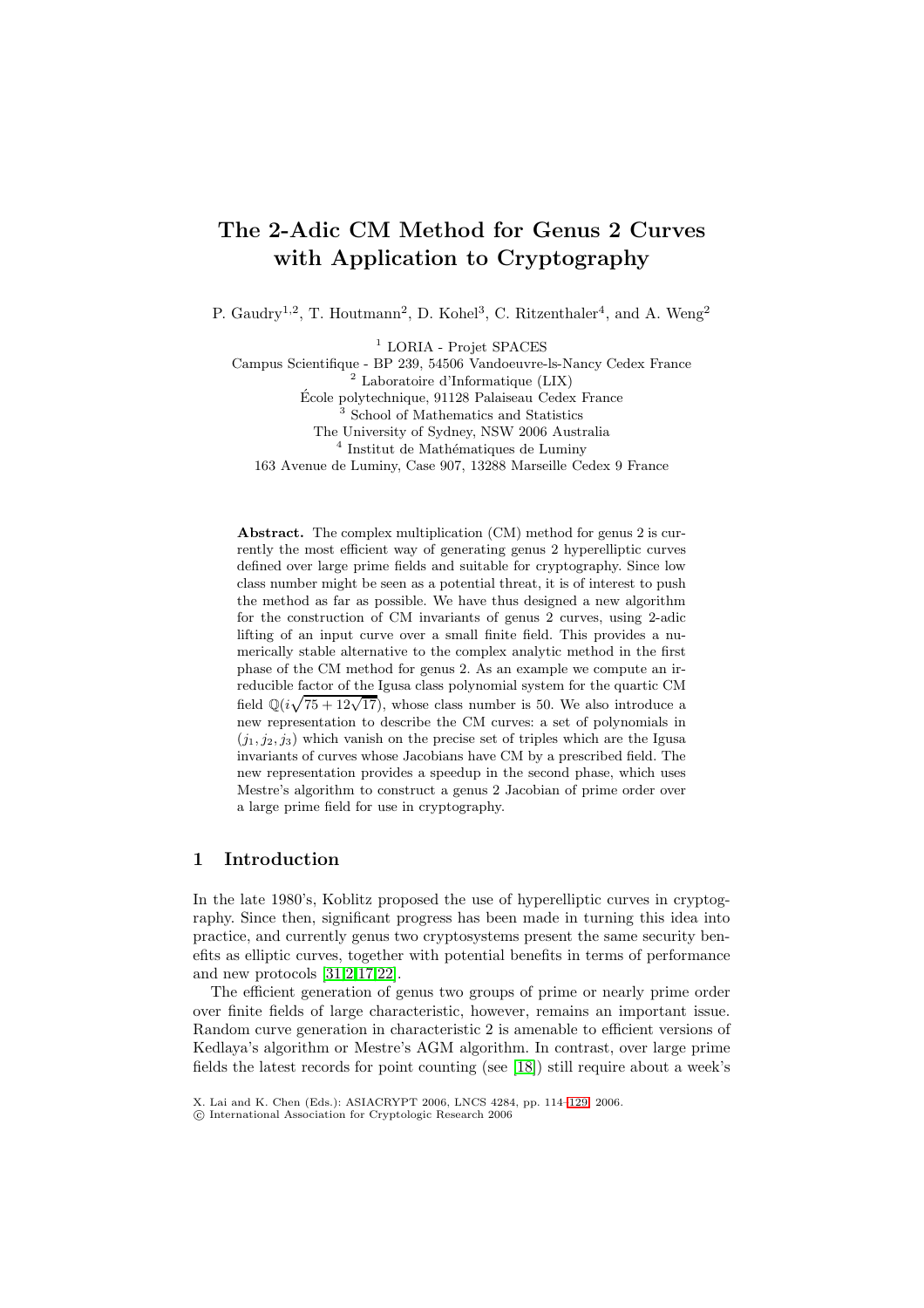computation time for each curve. In this case, the complex multiplication method currently provides the only efficient approach to cryptographic curve construction. For genus one, several authors have introduced improvements to the CM method using  $p$ -adic lifting [13,7,6,24]. Our article generalizes such work to the case of genus two. Furthermore, in the past few years, the elliptic CM method has gained new interest as the key tool for building curves with a special structure, in particular curves with a computable bilinear map [29]. Similar constructions in genus two will also require explicit CM methods.

The first phase of the CM method constructs the *Igusa class polynomials* for CM genus two curves, which determine the triples  $(j_1, j_2, j_3)$  of invariants of curves whose Jacobians have prescribed endomorphism ring. These polynomials are determined by complex analytic techniques, or, in this work, by p-adic analytic construction. After solving for the roots of these polynomials over a chosen finite field of large characteristic, the algorithm of Mestre [28] allows one to construct a model of the curve for which the group order of its Jacobian has been previously determined to be prime or nearly prime. In this article, we extend the computational limit for Igusa class polynomials in genus two, addressing concerns that a CM field of low class number might give rise to weak curves in a cryptographic protocol.

Our first contribution is to use a 2-adic lifting method in place of the classical floating point complex approach. We start with a binary curve over a field small enough so that point counting is possible using naive methods. We determine not only the number of points but also the endomorphism ring of the Jacobian and therefore the CM field  $K$  associated to it. By computing the canonical 2-adic lift with sufficiently high precision we are able to get the class polynomials which we recognize as polynomials over the rationals. This bypasses the costly step of evaluating theta functions. We also introduce a simple representation of the ideal of CM invariants in terms of univariate polynomials. Prior authors focused on finding the degree  $h_K^*$  minimal polynomials  $H_1(X)$ ,  $H_2(X)$ , and  $H_3(X)$  of the invariants  $j_1$ ,  $j_2$ , and  $j_3$ . However in the second phase of the CM method, this requires a combinatorial match of  $h_K^*$ <sup>3</sup> roots to find one of  $h_K^*$  valid triples, when constructing a CM curve. For those small values of  $h_K^*$  previously attainable, this was not particularly onerous, but with our 2-adic method, our largest examples computed have reached  $h_K^* = 100$ , for which this combinatorial matching problem is undesirable.

Our Magma and C implementation of the 2-adic CM method allow us to compute a degree 50 irreducible factor of Igusa class polynomials for the quartic CM field  $K = \mathbb{Q}(i\sqrt{75 + 12\sqrt{17}})$ . The class number of K is 50 and the Igusa class polynomials for K have degree  $h_K^* = 100$ .

The paper is organized as follows. In section 2 we introduce the mathematical objects we need to explain the 2-adic CM method and the generation of hyperelliptic curves suitable for cryptography. In section 3 we deal with Igusa class polynomials, our new representation of the ideal of invariants. In section 4 we give details about the 2-adic CM method. In section 5 we analyze its complexity and compare it with previous methods [35,40,9,16].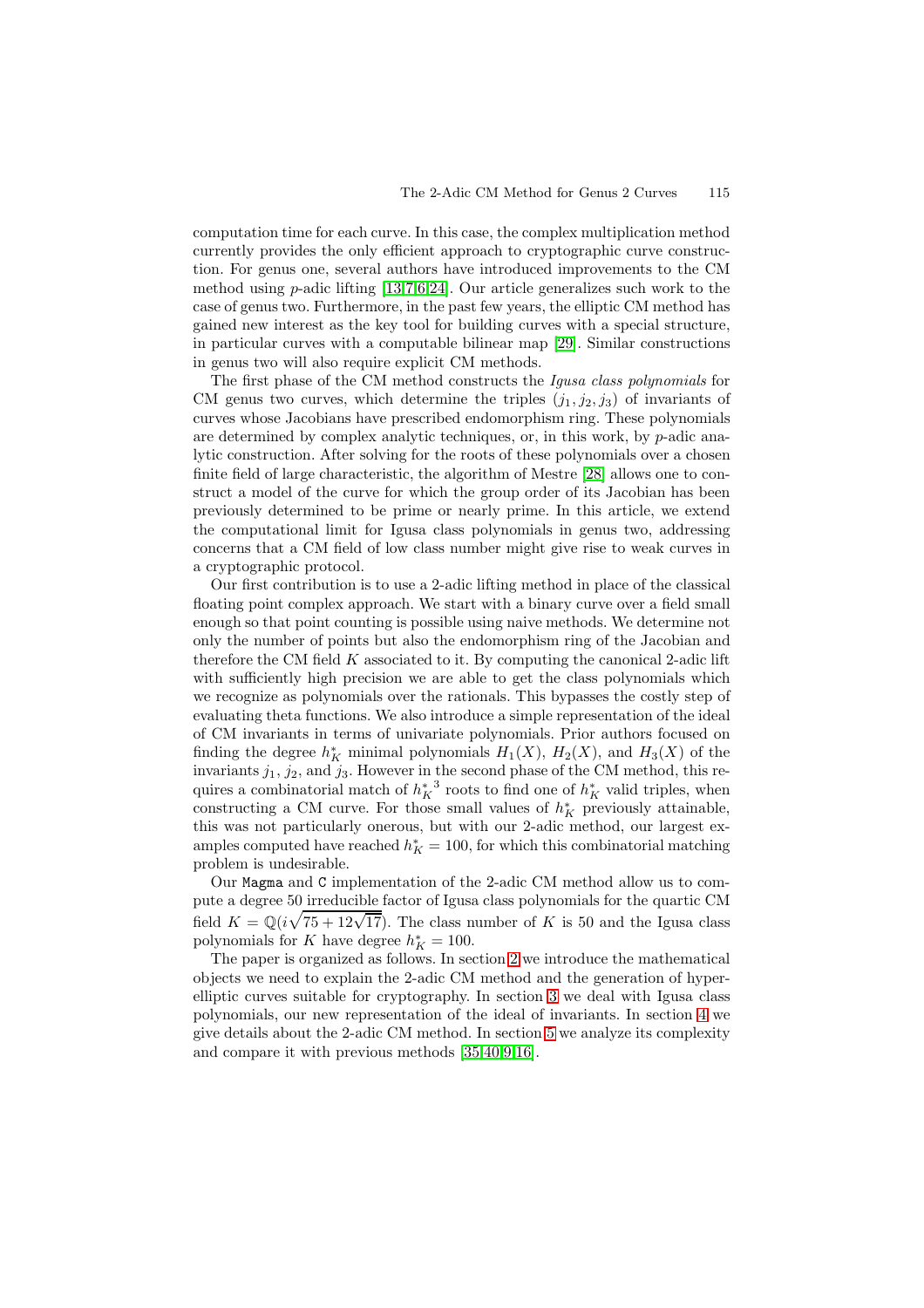# **2 Mathematical Background**

In this section, we briefly present the mathematical tools that we need. The first part deals with complex multiplication theory. We give theoretical results applied to our genus two case. Then we recall Lubin-Serre-Tate theorem for genus two and finally we deal with the reduction of the variety of  $j$ -invariants.

#### **2.1 Complex Multiplication Theory**

We begin with some definitions and results from the theory of complex multiplication (see [33] for further details). The central notion is that of a *CM field*, defined to be a totally imaginary quadratic extension K of a totally real number field  $K_0$ .

For the study of genus two curves we will be interested in quartic CM fields K. We define a *type* of such a field as a pair of non-conjugate embeddings  $\Phi =$  $(\phi_1, \phi_2)$  of K in C. If I is an ideal in the ring of integers  $\mathcal{O}_K$  of K, we consider  $\Phi(I) = \{(\phi_1(\alpha), \phi_2(\alpha)) \subset \mathbb{C}^2, \alpha \in I\}$ . The set  $\Phi(I)$  is a lattice in  $\mathbb{C}^2$  and  $\mathbb{C}^2/\Phi(I)$ is an abelian variety A such that  $K \subset \text{End}(A) \otimes \mathbb{Q}$ . We furthermore make the following restrictions:

- 1. We assume that  $K$  is cyclic or non-Galois. The abelian variety  $A$  (for which  $\text{End}(A) \otimes \mathbb{Q} = K$  is then absolutely simple. This is a good condition for cryptographic applications since we want  $#A(\mathbb{F}_q)$  to be almost prime.
- 2. We assume that  $h_{K_0} = 1$ , which implies that the abelian surface A has a principal polarization. As A is absolutely simple, it follows there exists a genus two curve  $\mathfrak C$  such that  $A = \text{Jac}(\mathfrak C)$ .
- 3. We assume moreover that  $End(Jac(\mathcal{C})) = \mathcal{O}_K$ . The above conditions imply  $\text{End}(\text{Jac}(\mathcal{C})) \subseteq \mathcal{O}_K$ , but for sake of simplicity of both theory and computations, we restrict to the case where this inclusion is an equality. This requires us to address the issue of testing effectively this hypothesis for a given curve C, but we will not treat these algorithms in this article (see however [16]).

**Definition 1.** *Let* C *be a hyperelliptic curve of genus two and* K *a quartic CM field. We say that* C *has* complex multiplication by  $O_K$  *if the endomorphism ring of the Jacobian of the curve is isomorphic to the ring of integers*  $O_K$  *of*  $K$ *.* 

*Example 1.* As an example we consider  $K = \mathbb{Q}(i\sqrt{2 + \sqrt{2}})$ . The real subfield of Example 1. The an example we consider  $K = \sqrt{(v^2 + v^2)}$ . The real station of  $K$  is  $\mathbb{Q}(\sqrt{2})$  since  $(i\sqrt{2 + \sqrt{2}})^2 + 2 = -\sqrt{2}$ . Then there exists a curve defined over  $\overline{\mathbb{Q}}$  with model  $y^2 = -x^5 + 3x^4 + 2x^3 - 6x^2 - 3x + 1$ , whose Jacobian has endomorphism ring  $\mathcal{O}_K$ . Further details on this example can be found in [38] or [35].

We first recall basic notions of CM theory in genus one, for which we refer to [3]. We begin with a positive squarefree integer  $D$ , and compute the class group of  $K = \mathbb{Q}(i\sqrt{D})$ , which we denote by  $Cl_K$ . For complex numbers  $(\tau_i)_{i\in[1,h_K]}$ , representing the classes in  $Cl_K$ , we associate an elliptic curve with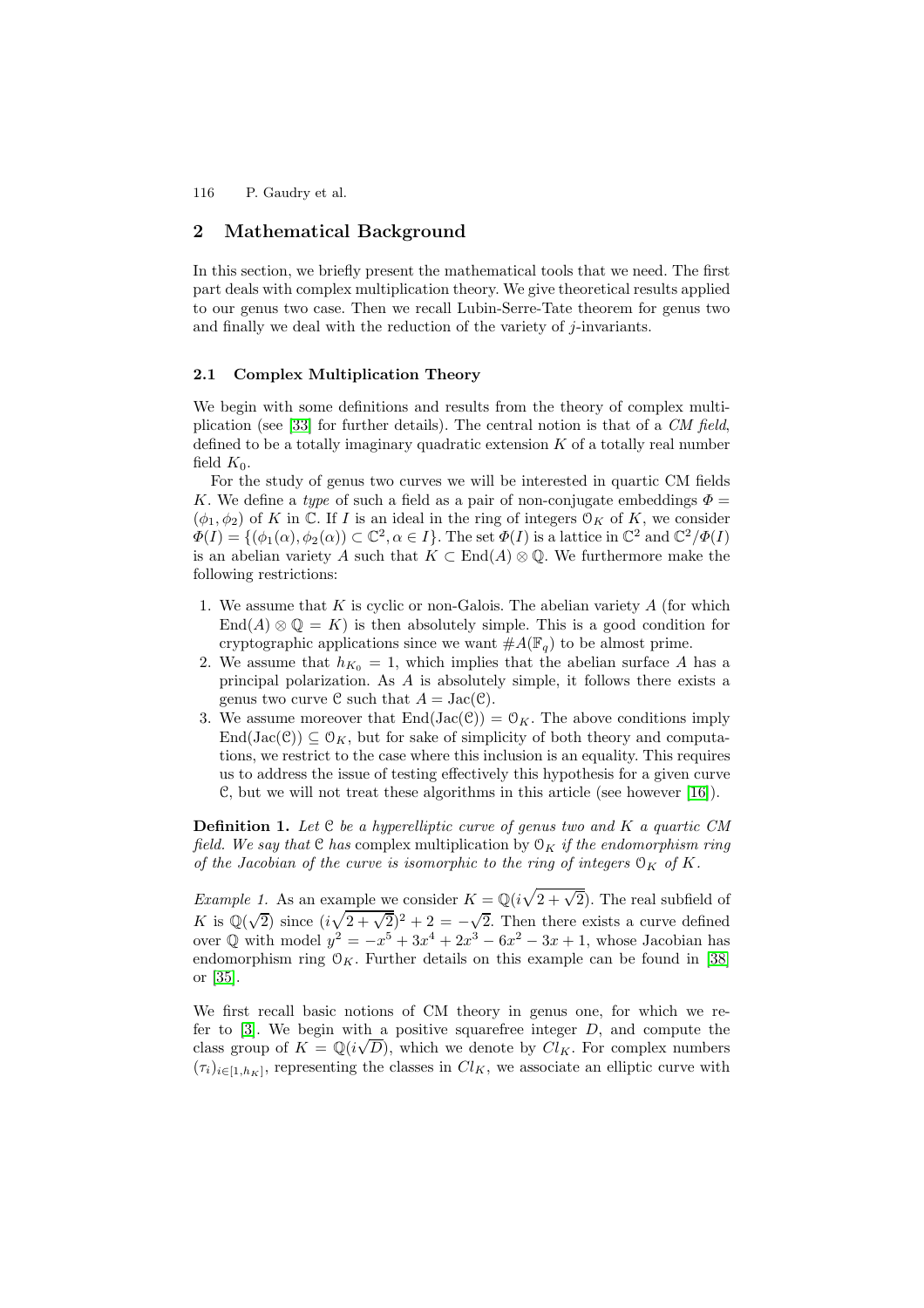period lattice  $\mathbb{Z} + \tau_i \mathbb{Z}$ . Finally we compute the *j*-invariant  $j_i = j(\tau_i)$  using  $\eta$ functions and recover the classical Hilbert class polynomial from the definition  $H(X) = \prod_{i=1}^{h_K} (X - j_i) \in \mathbb{Z}[X]$ , as a monic polynomial over the integers.

The analogous theory for genus two presents several additional technical challenges. The first question is to determine how many isomorphism classes of CM curves are associated to a CM order  $\mathcal{O}_K$ . We denote this number by  $h_K^*$ . In genus one, this number equals the class number  $h_K$ , but in higher genus there is no longer a one-to-one correspondence between the ideal classes and the principally polarized abelian surfaces with endomorphism ring  $\mathcal{O}_K$ , each of which gives rise to an isomorphism class of CM curves. However, for a quartic CM field K with real subfield of class number one, we can make the following statement.

**Theorem 1.** Let K be a quartic CM field with real quadratic subfield  $K_0$  of *class number* 1*. If* K *is cyclic over*  $\mathbb{Q}$  *then there are*  $h_K$  *isomorphism classes* and if K is not normal over  $\mathbb Q$  then there are  $2h_K$  isomorphism classes with  $h_K$ *classes associated to each CM type.*

*Remark 1.* The Cohen-Lenstra heuristics [11] predict that the class number of the real quadratic field  $K_0$  has class number 1 with density greater than  $3/4$  so this is expected to apply to this proportion of all quartic CM fields.

The above theorem establishes the degree of the Igusa class polynomials, which vanish on the triples of the CM Igusa invariants  $(j_1, j_2, j_3)$ . Once their degree is known, we can apply a construction as in the genus 1 CM method for the classical complex CM method. Beginning from a quartic CM field  $K$ , we compute the class group of  $K$  over  $\mathbb{Q}$ , and find a representative of each class. Here the representatives are 2×2 matrices called *period matrices* which can be computed from a set of representatives of the class group of K and a fundamental unit of  $K_0$ . We refer to [40] for the exact construction of these period matrices  $(\Omega_i)_{1 \leq i \leq h_K^*}$ .

Evaluating theta functions at the  $\Omega_i$  allows to recover the j-invariants  $(j_1^{(i)},$  $(j_2^{(i)}, j_3^{(i)})_i$  of the CM curves and joining the *j*-invariants together gives us the Igusa class polynomials described in [35] or in [40] as

$$
H_1 = \prod_{i=1}^{h_K^*} (X - j_1^{(i)}), H_2 = \prod_{i=1}^{h_K^*} (X - j_2^{(i)}), H_3 = \prod_{i=1}^{h_K^*} (X - j_3^{(i)}).
$$

For the purposes of 2-adic lifting we may use normalized invariants  $j_1$ ,  $j_2$ , and  $j_3$ , defined in terms of the Igusa-Clebsch invariants  $A, B, C, D$  (denoted  $A', B',$ C', D' in Mestre [28]), by  $j_1 = A^5/8D$ ,  $j_2 = 2A^3B/D$ ,  $j_3 = 8A^2C/D$ .

#### **2.2 The Lubin-Serre-Tate Theorem for Genus Two**

In 1964, Lubin, Serre and Tate [25] proved the existence of the canonical lift of an ordinary abelian variety and gave a way of computing this lift for elliptic curves, extending a result of Deuring [14]. Denote by  $\mathbb{Q}_p$  the field of p-adic numbers, and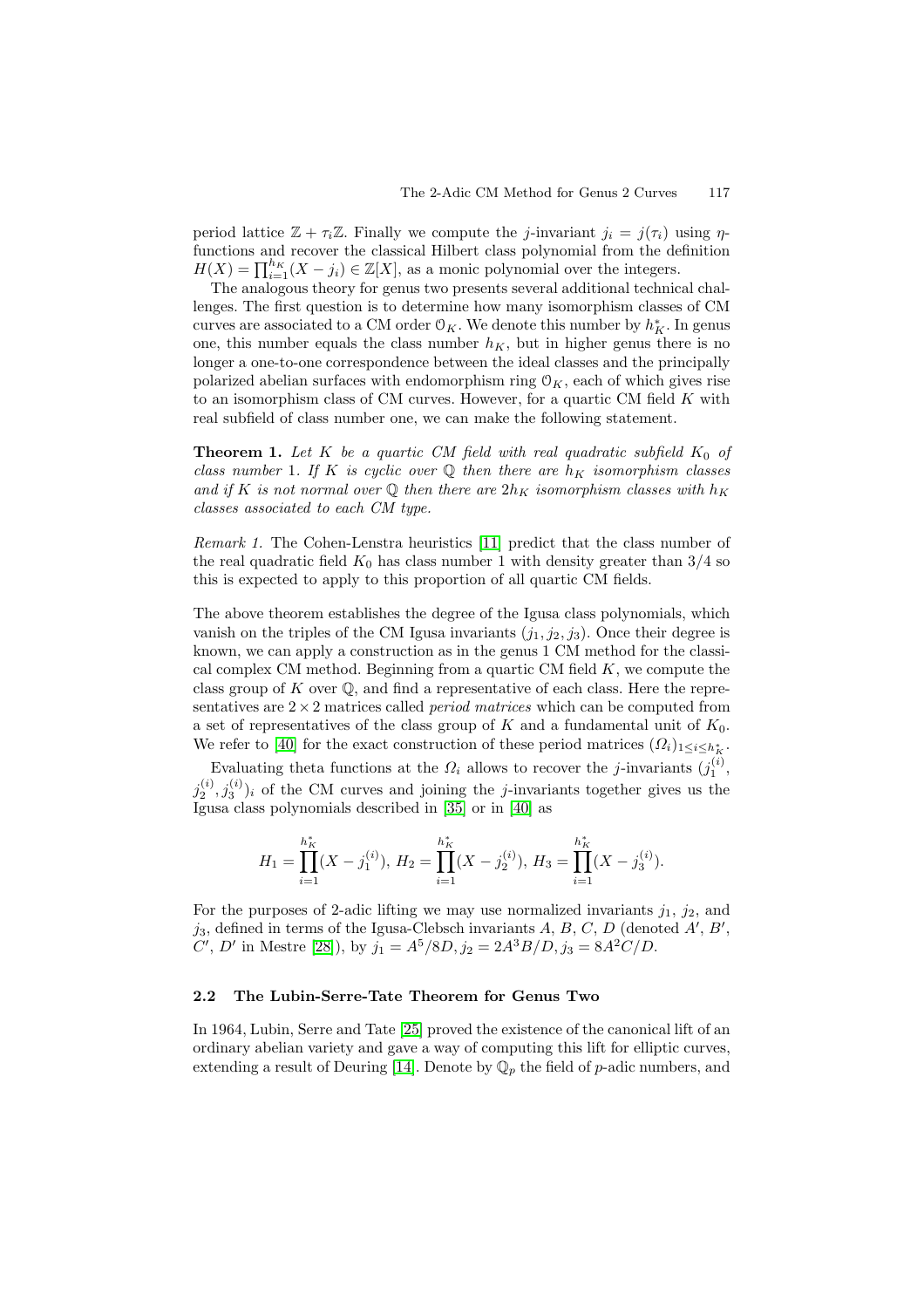by  $\mathbb{Q}_{p^d}$  the unique unramified extension of degree d, and by  $\mathbb{Z}_p$  or  $\mathbb{Z}_{p^d}$  their respective rings of integers (see e.g. [4] or [21] for background). The fundamental property of the canonical lift  $A^{\dagger}/\mathbb{Z}_{p^d}$  of an ordinary abelian variety  $A/\mathbb{F}_{p^d}$  is that  $\text{End}(A^{\uparrow}) \cong \text{End}(A)$ . Moreover,  $A^{\uparrow}$  is actually defined over  $\overline{\mathbb{Q}}$ . Thus if we can find a curve over  $\mathbb{F}_{p^d}$  whose Jacobian is ordinary and has complex multiplication by the ring of integers of a quartic CM field  $K$ , we theoretically obtain a curve over  $\overline{\mathbb{Q}}$  with complex multiplication by  $\mathcal{O}_K$ . In the article, p is fixed to 2 and the CMcurves over  $\mathbb{F}_{2^d}$  whose Jacobian is ordinary are not rare and can be found easily.

To perform this method explicitly, we require a constructive formulation of the existence theorem for the canonical lift. In genus 1, this is the following theorem (see [39]).

**Theorem 2.** Let p be a prime number and d an integer greater than 2. Let E *be an ordinary elliptic curve over*  $\mathbb{F}_{p^d}$  *with j*-*invariant*  $j(E) \in \mathbb{F}_{p^d} \backslash \mathbb{F}_{p^2}$ *. Denote by*  $\sigma$  *the Frobenius automorphism of*  $\mathbb{Z}_{p^d}$  *and by*  $\Phi_p(X, Y)$  *the* p-th modular *polynomial. Then the system of equations*

$$
\Phi_p(X, X^{\sigma}) = 0
$$
 and  $X \equiv j(\bar{E}) \text{ mod } p$ ,

*has a unique solution*  $J \in \mathbb{Z}_{p^d}$ *, which is the j-invariant of the canonical lift* E *of* E¯ *(defined up to isomorphism).*

Generalization to genus two is easier if one speaks about isogeny instead of modular equations:

**Theorem 3.** Let  $\overline{C}$  be an ordinary hyperelliptic curve of genus two over  $\mathbb{F}_{p^d}$ . *Then there exists a hyperelliptic curve*  $C$  *of genus two defined over*  $\mathbb{Q}_{p^d}$  *that is a canonical lift of*  $\overline{e}$  *(in the sense that the endomorphism ring of the Jacobian is preserved) and furthermore there exists a* (p, p)*-isogeny between* Jac(C) *and*  $Jac(\mathcal{C}^{\sigma})$  *that reduces to the Frobenius map from*  $Jac(\overline{\mathcal{C}})$  *to its conjugate.* 

In the case where  $p = 2$ , the Richelot isogeny [5] provides explicit formulae that allow us to translate this theorem into a set of equations that must be satisfied by the defining equation of the canonical lift. A Newton-like process due to Harley is then used to solve it (more details are given in Section 4.1).

General results on the convergence of the Newton process for the AGM is given by Carls [8] for abstract abelian varieties. In our case, we have explicit equations for the Richelot correspondences of curves, for which this theoretical machinery is not required and the convergence can be checked using classical criteria (valuation of the Jacobian matrix of the system of equations).

#### **2.3 Reduction of the Moduli Subvariety**

This section is based on the work of Goren [19] describing the reduction of an abelian surface.

**Theorem 4 ([19]).** *Let* K *be a cyclic quartic CM field and* A *an abelian variety having CM by*  $\mathcal{O}_K$  *the ring of integers of* K. Let  $\bar{\mathfrak{p}}$  *be a prime of*  $\bar{\mathbb{Q}}$ ,  $\mathfrak{p}_1 = \bar{\mathfrak{p}} \cap \mathcal{O}_K$ *and*  $(p) = p_1 \cap \mathbb{Z}$ *. Assume that* p *is unramified in* K*. Then the reduction*  $A_{\bar{p}}$  of A mod  $\bar{p}$  *is determined by the decomposition of* p *in*  $O_K$  *as follows:*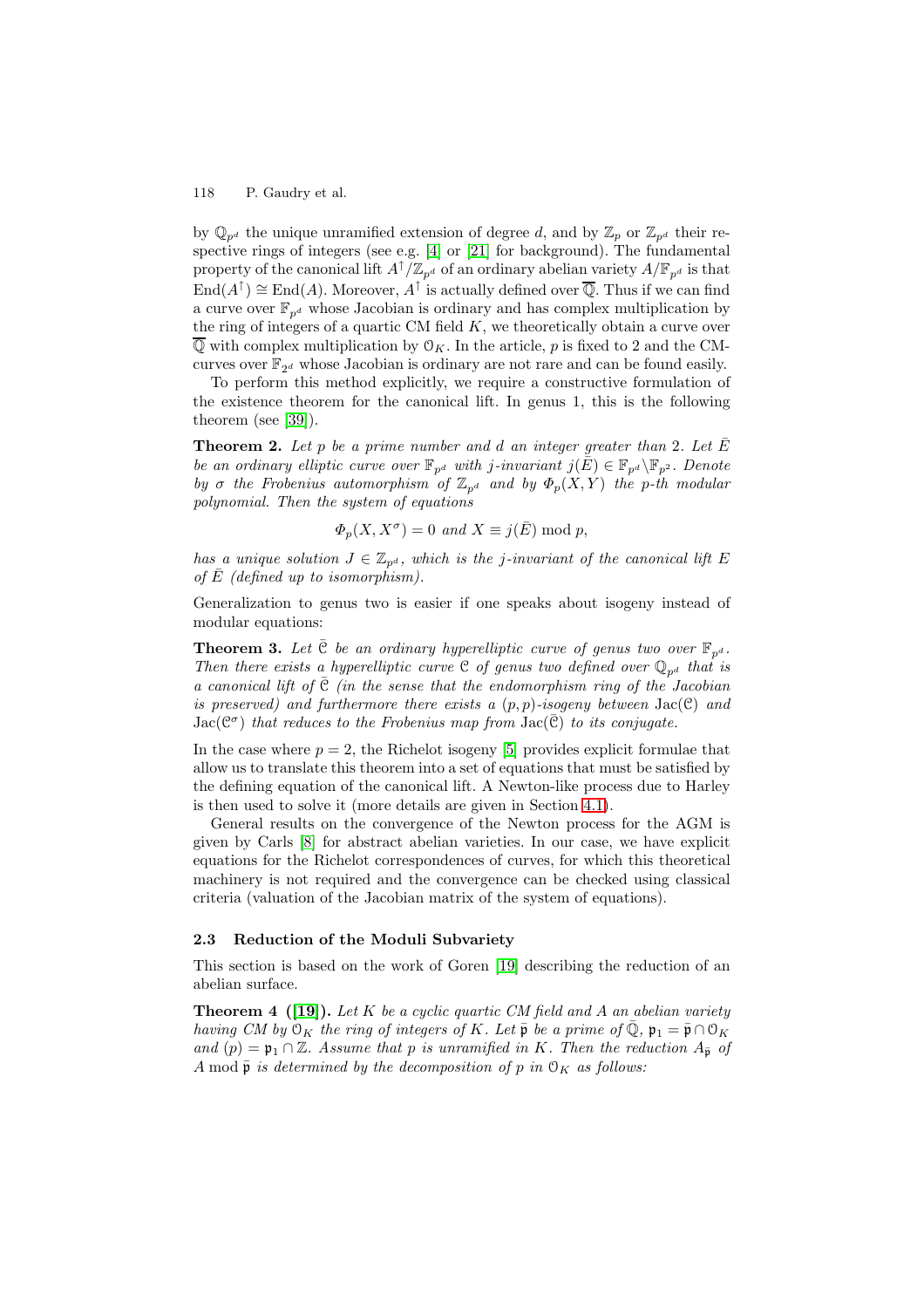- *(i)* if  $p = \mathfrak{P}_1 \mathfrak{P}_2 \mathfrak{P}_3 \mathfrak{P}_4$  *then*  $A_{\bar{p}}$  *is ordinary and simple;*
- *(ii)* if  $p = \mathfrak{P}_1 \mathfrak{P}_2$  *then*  $A_{\bar{\mathfrak{p}}}$  *is isomorphic to the product of two supersingular elliptic curves;*
- *(iii)* if  $p = \mathfrak{P}_1$  then  $A_{\bar{\mathfrak{p}}}$  is isogenous but not isomorphic to a product of two *supersingular elliptic curves.*

For a non-normal quartic CM field, which is the generic case, an analogous theorem holds: depending on group theoretic considerations in the Galois group of the normal closure of K, one can decide whether the reduction of the Jacobian of a CM curve is ordinary, intermediate, or supersingular, and whether or not it is simple. We omit the details here and refer instead to Goren [19] for a precise statement.

These results are used at two places. First, they are required in the final curve construction step, to determine a prime of ordinary reduction, a necessary condition for cryptographic use. From the primes of ordinary reduction, we choose a prime p such that a solution to the Igusa class polynomials over  $\mathbb{F}_p$  gives a group order which is prime. Second, for the 2-adic method to work, the reduction modulo 2 must be ordinary, otherwise the canonical lift is not well-defined and the lifting algorithm does not apply. Given a CM field  $K$ , the theorem describes when there exists an ordinary curve defined over a finite field  $\mathbb{F}_{2^d}$  with CM by  $\mathcal{O}_K$ . As the input to our algorithm is an ordinary curve, rather than the CM field  $K$ , this theorem describes the condition at 2 on those CM fields which can be treated by our algorithm.

# **3 New Representation of the CM Variety**

Before presenting our 2-adic CM method, we explain our modification to the representation of the ideal describing the CM invariants. In the classical CM method, Spallek [35] chose to compute three polynomials  $H_1$ ,  $H_2$  and  $H_3$ , defined as

$$
H_1 = \prod_{i=1}^{h_K^*} (X - j_1^{(i)}), H_2 = \prod_{i=1}^{h_K^*} (X - j_2^{(i)}) \text{ and } H_3 = \prod_{i=1}^{h_K^*} (X - j_3^{(i)}).
$$

Subsequently Weng [40] formalized the classical CM method for genus two in terms of the same polynomials. However these polynomials determine an ideal  $(H_1(j_1), H_2(j_2), H_2(j_3)) \subset \mathbb{Q}[j_1, j_2, j_3]$ , of degree  $h_K^{*3}$ , i.e. defining  $h_K^{*3}$  points  $(j_1^{(i_1)}, j_2^{(i_2)}, j_3^{(i_3)})$ , of which only the  $h_K^*$  solutions  $(j_1^{(i)}, j_2^{(i)}, j_3^{(i)})$  determine valid CM curves.

In order to compute the equation of a CM curve, we need to test all  $h_K^*$ <sup>3</sup> candidate solutions to this system of equations to find one of the  $h_K^*$  which is known to have the correct endomorphism ring. For each solution we must apply Mestre's algorithm [28] to find the corresponding curve, then to test a random point on the Jacobian to determine if the group of rational points has the correct order. This overhead is unnecessary since with a few additional relations among the  $(i_1, i_2, i_3)$ , we determine a complete set of relations for the CM invariants of the desired CM order.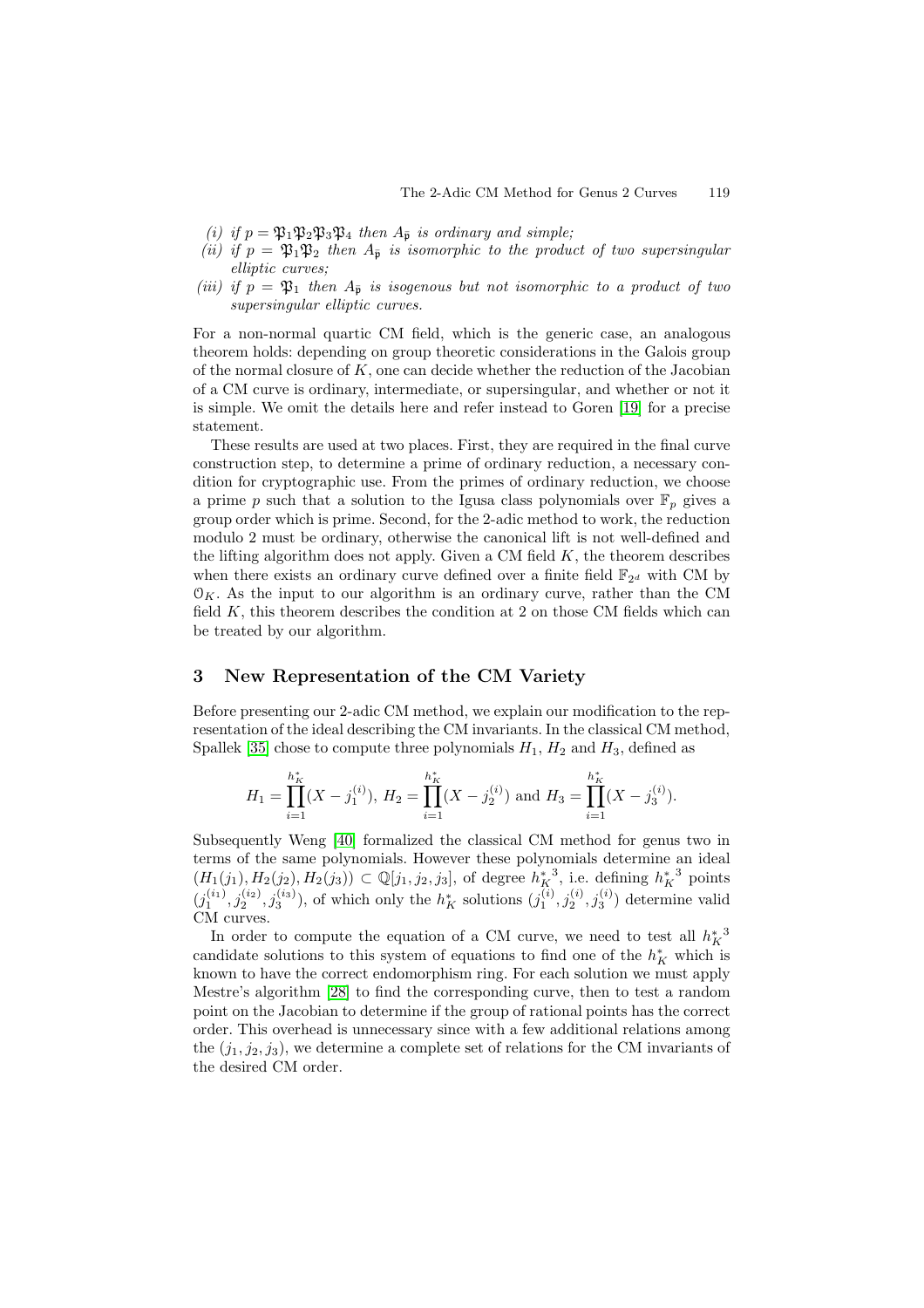The solution is to find some compact representation for the full ideal of class invariants. Beginning with the minimal polynomial of  $j_1$ ,  $H_1(X) = \prod_{i=1}^{h_K^*} (X$  $j_1^{(i)} \in \mathbb{Q}[X]$ , we then use Lagrange interpolation to compute

$$
G_k(X) = \sum_{i=1}^{h_K^*} j_k^{(i)} \prod_{\substack{\ell=1 \\ \ell \neq i}}^{h_K^*} \frac{X - j_1^{(\ell)}}{j_1^{(i)} - j_1^{(\ell)}} \in \mathbb{Q}[X], \text{ for } k = 2, 3.
$$

This solves the problem of having an incomplete specification for the ideal of invariants, since  $j_k = G_k(j_1)$  are uniquely determined by any root  $j_1$  of  $H_1(X)$ . To determine a CM curve over  $\mathbb{F}_p$ , we solve for a root  $\bar{j}_1$  of  $H_1(X)$  mod p which determines  $\bar{j}_2 = G_2(\bar{j}_1)$  and  $\bar{j}_3 = G_3(\bar{j}_1)$ , and use Mestre's algorithm to determine a CM curve from the triple  $(\bar{j}_1,\bar{j}_2,\bar{j}_3)$ .

*Modified Lagrange interpolation.* The above construction provides an exact description of the CM invariants, but we observe empirically that the coefficient sizes of  $G_k$ , in comparison with those for  $H_k$ , are larger by a factor of three to four. However, in the formulae for  $G_k$ , we can pull out the factor  $H'_1(j_1^{(i)})^{-1} =$  $\prod_{k\neq i} (j_1^{(i)} - j_1^{(k)})^{-1}$ . Therefore instead of using  $G_k$  we consider the polynomials

$$
\widehat{H}_k(X) = \sum_{i=1}^{h_K^*} j_k^{(i)} \prod_{\substack{\ell=1 \\ \ell \neq i}}^{h_K^*} (X - j_1^{(\ell)}) \in \mathbb{Q}[X] \text{ for } k = 2, 3,
$$

which recover the lost factor, and have coefficients of the same order of magnitude as  $H_k$ . The defining relations for our CM invariants can now be expressed as

$$
H_1(j_1) = 0, H'_1(j_1)j_2 = H_2(j_1), H'_1(j_1)j_3 = H_3(j_1).
$$

In order to explain the decrease in the size of the polynomial coefficients, we make some assumptions to deal with a notion of size for the  $j$ -invariants we are manipulating. Let  $L$  be a number field containing all Galois conjugates  $j_k^{(i)}$  of the *j*-invariants. We assume that there exists a notion of a logarithmic height function  $h: L \to \mathbb{R}_{>0}$ , measuring the size of elements, which satisfies the properties:  $h(ab) = h(a) + h(b)$ , and  $h(a+b) \le \max(h(a), h(b))$ , for general a and b. We extend h to a height function on  $L[X]$  by:  $h(\sum_{i=0}^{n} a_i X^i) = \sum_{i=0}^{n} h(a_n)$ . We also assume that all the  $j$ -invariants are random elements of bounded height S. We can then estimate the relative heights of our polynomials  $H_k$ ,  $G_k$ , and  $\widehat{H}_k$ . We evaluate the size of  $H_k$  to be

$$
h(H_k) \le \sum_{i=1}^{h_K^*} iS = \frac{h_K^*(h_K^* + 1)}{2}S,
$$

since the coefficients of  $H_k$  are symmetric polynomials in the  $j_k^{(i)}$ . A similar calculation for  $G_k$  and  $H_k$  gives  $h(G_k) \leq 2h_K^*(h_K^* - 1)S$ , and  $h(H_k) \leq h_K^*(h_K^* - 1)S$ .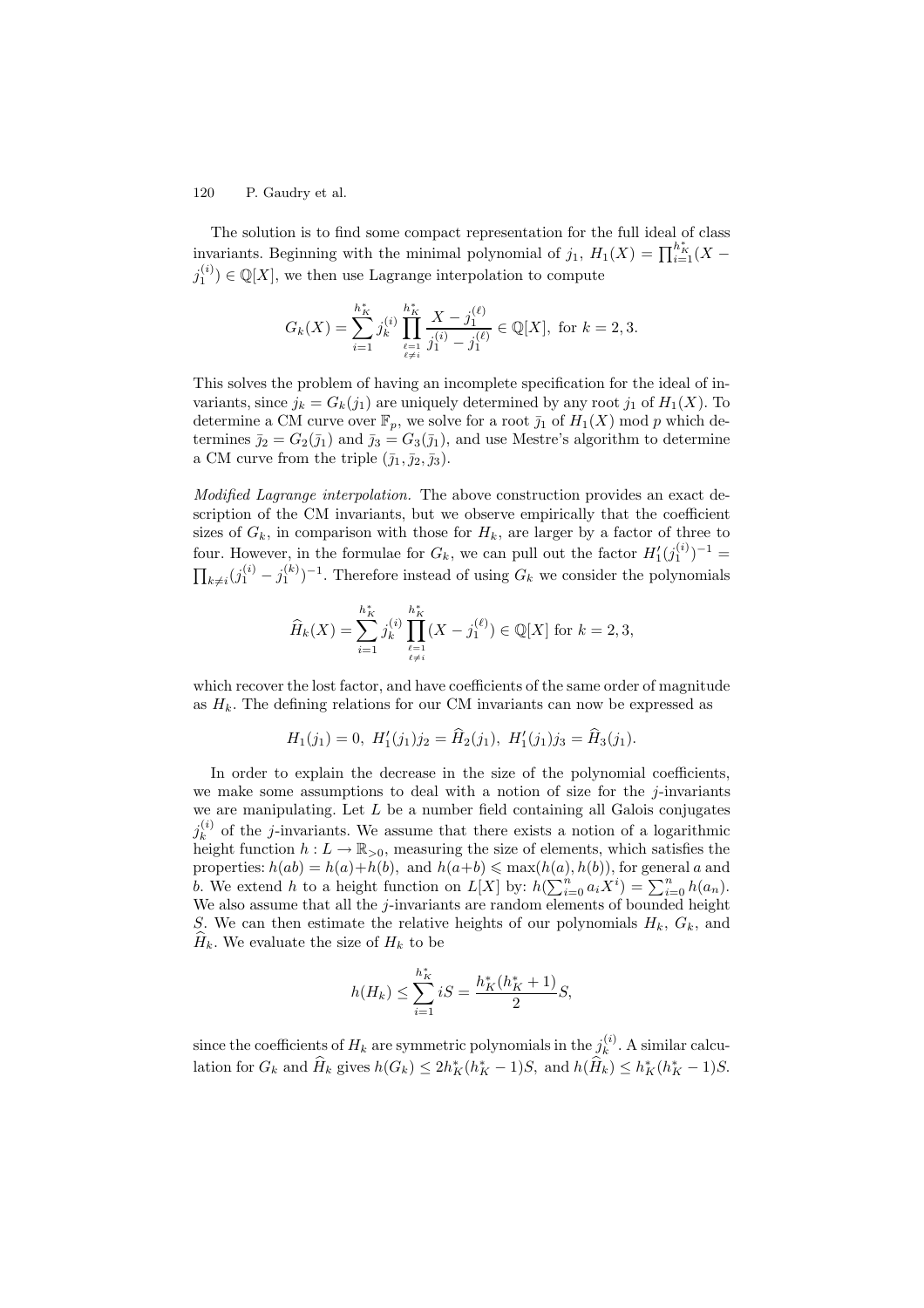Under the assumption that the  $j$ -invariants behave as random elements, we expect equality to hold for each bound. This analysis, although heuristic, agrees with the empirical results of the algorithm.

*Remark 2.* We emphasize the fact that this new representation applies both to the classical CM construction and to our new p-adic method that we present in the next section.

#### **4 The 2-Adic CM Method**

In this section we describe our algorithm for computing the Igusa class polynomials  $H_1$ ,  $H_2$ ,  $H_3$  corresponding to a CM order. In the classical approach one starts from a CM field and computes the Igusa class polynomials. In our approach, the input is a genus 2 curve defined over a small finite field  $\mathbb{F}_{2^d}$ , for some small d, and we reconstruct the class polynomials associated to its canonical lift. The input curves for this construction are defined over a tiny field of no cryptographic interest, but via their canonical lift we find their class invariants over  $\mathbb{Q}$ , which can then be reduced modulo  $p$  to produce curves of cryptographic application over some large prime field  $\mathbb{F}_p$ . We note that the class polynomials we find may determine a proper irreducible factor of the CM class invariants, in the case the invariants fall into distinct Galois orbits. However, for their application to cryptography this only aids in the rational reconstruction phase of our algorithm.

The algorithm proceeds as follows. Since d is small, one can easily compute all the data related to the input curve  $C$ , in particular the endomorphism ring  $\circ$  of its Jacobian, which we assume to be the maximal order of a CM field K. The canonical lift of  $C$  is then computed to a high precision, so that we can get a good 2-adic approximation of its Igusa invariants. Theorem 1 gives a way to predict the degree  $h_K^*$  of the class polynomials. From this information, if the precision is sufficient, there is a unique possibility left for the polynomials  $H_1$ ,  $H_2, H_3$ . These can be computed by running the LLL algorithm on a matrix built from powers of the invariants of the canonical lift. Algorithm 1 gives a summary of the algorithm, and in the next two subsections we discuss the details.

#### **4.1 Computing the Canonical Lift**

Canonical lifts were introduced in cryptography for the purpose of point counting by Satoh [32] for elliptic curves. After many improvements by several people, this ended up in a very fast method that runs in a time which is almost-linear in the required precision. A precise description and comparison of the various methods in the elliptic case can be found in [39] to which we refer for additional reading. Two genus 2 variants have been introduced by Mestre [27,26], based on the Richelot isogeny or on the Borchardt mean. The latter variant has been developed in detail by Lercier and Lubicz [23].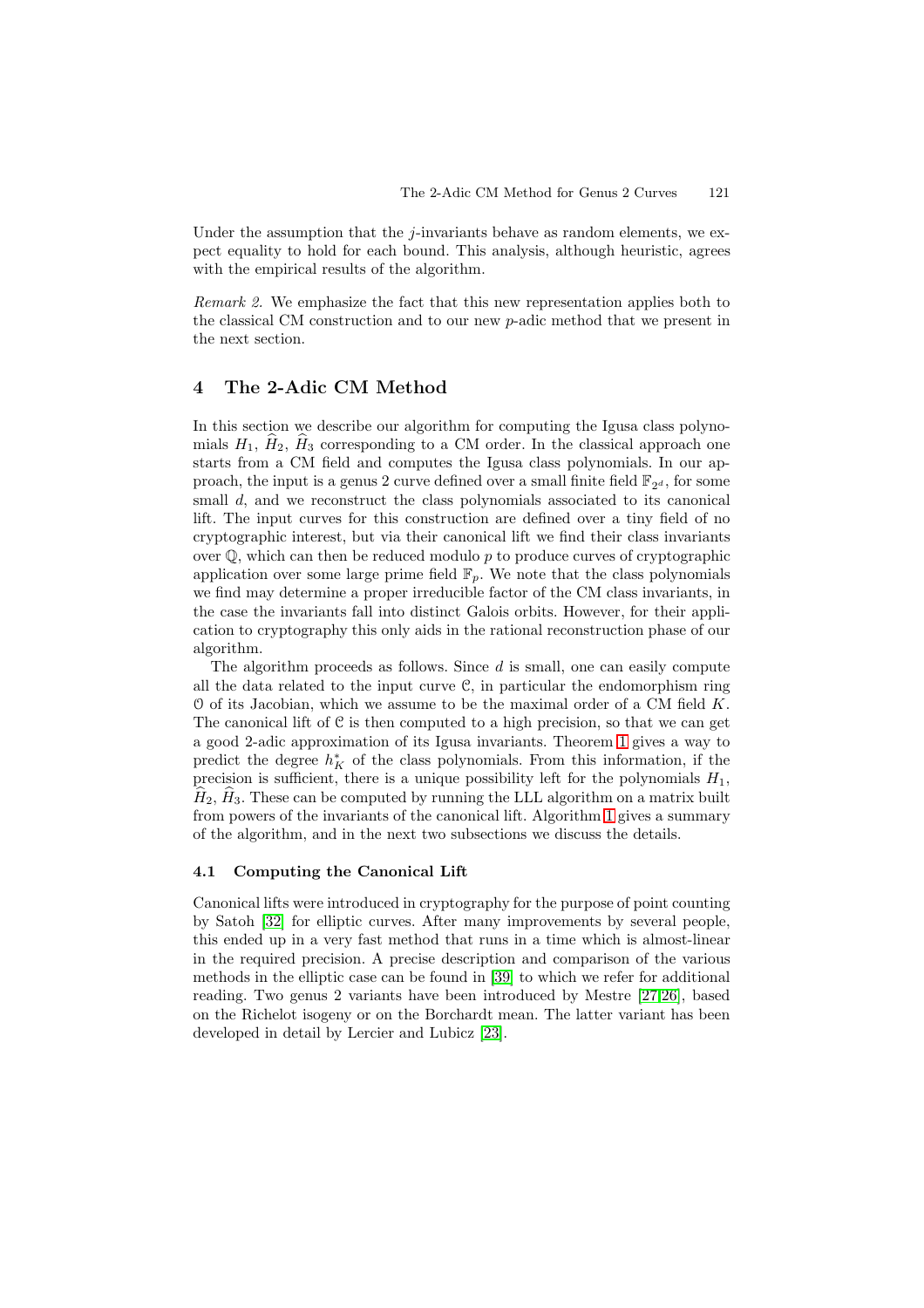#### **Algorithm 1** The 2-adic CM method

**Input :** An ordinary genus 2 curve C defined over  $\mathbb{F}_{2d}$  having CM by an order 0;

- **Output :**  $(H_{1,irr}, H_{2,irr}, H_{3,irr})$  which determine an irreducible factor of the class invariants  $(H_1, H_2, H_3)$  of 0.
- 1: Compute the *j*-invariants of C and choose an arbitrary lift to  $\mathbb{Z}_{2^d}$ ;
- 2: Compute the canonical lifts  $(j_1, j_2, j_3) \in (\mathbb{Z}_{2^d})^3$ , i.e. the *j*-invariants of the canonical lift of C;
- 3: Determine the degree  $h_K^*$  of  $(H_1, H_2, H_3)$ ;
- 4: Apply the LLL algorithm with input  $h_K^*$  and powers of  $(j_1, j_2, j_3)$ ;
- 5: Retrieve the result of LLL, that is the polynomials  $H_{1,irr}$ ,  $H_{2,irr}$  and  $H_{3,irr}$  verifying

$$
H_{1,\text{irr}}(j_1) = 0
$$
,  $H'_{1,\text{irr}}(j_1) \cdot j_2 = \hat{H}_{2,\text{irr}}(j_1)$  and  $H'_{1,\text{irr}}(j_1) \cdot j_3 = \hat{H}_{3,\text{irr}}(j_1)$ ;

6: Return the triple 
$$
(H_{1,\text{irr}}, \hat{H}_{2,\text{irr}}, \hat{H}_{3,\text{irr}})
$$
.

For the present work, we used the former approach, based on Richelot isogenies, together with the asymptotically fast lifting algorithm of Harley. Since this is not well described in the literature, we say a few words about it.

The main point is that Richelot isogeny as described in [5] gives relations between the defining equations of genus 2 curves whose Jacobian are  $(2, 2)$ isogenous. We take equations in the Rosenhain form:  $y^2 = x(x-1)(x-\lambda_0)(x \lambda_1(x - \lambda_\infty)$ . Putting  $\Lambda = (\lambda_0, \lambda_1, \lambda_\infty)$ , we can realize the relations coming from Richelot isogeny as a system of polynomial maps  $\Phi = (\Phi_1, \Phi_2, \Phi_3)$  from  $\mathbb{Q}_{2^d}^6 = \mathbb{Q}_{2^d}^3 \times \mathbb{Q}_{2^d}^3$  to  $\mathbb{Q}_{2^d}^3$ , such that two curves of Rosenhain invariants  $\Lambda$  and  $\Lambda'$  have Jacobians related by a  $(2, 2)$ -isogeny if and only if  $\Phi(\Lambda, \Lambda') = 0$ . Hence, according to Theorem 3, the Rosenhain invariants  $\Lambda$  of the canonical lift of the curve C we are interested in must verify  $\Phi(\Lambda, \Lambda^{\sigma})=0$ . Before giving the explicit formulae for  $\Phi$ , we sketch how Harley's algorithm can be adapted to the multivariate setting.

Assume we have an approximation  $\Lambda_0 \in \mathbb{Q}_{2^d}^3$  to the Rosenhain invariants  $\Lambda$ of the canonical lift, correct to precision  $2^k$ . Let  $\Lambda_1 \in \mathbb{Z}_{2^d}^3$  be such that  $\Lambda =$  $\Lambda_0 + 2^k \Lambda_1$ . Then  $\Lambda$  satisfies the equation  $\Phi(\Lambda, \Lambda^\sigma) = 0$ , which rewrites as

$$
0 = \Phi(\Lambda_0 + 2^k \Lambda_1, \Lambda_0^{\sigma} + 2^k \Lambda_1^{\sigma}) = \Phi(\Lambda_0, \Lambda_0^{\sigma}) + 2^k d\Phi(\Lambda_0, \Lambda_0^{\sigma}) \begin{bmatrix} \Lambda_1 \\ \Lambda_1^{\sigma} \end{bmatrix} \bmod 2^{2k},
$$

from which  $\Lambda_1$  can be deduced. Indeed, since  $\Phi(\Lambda_0, \Lambda_0^{\sigma}) \equiv 0 \text{ mod } 2^k$ , the equation in  $\Lambda_1$  can be restated as  $\Lambda_1^{\sigma} + A \Lambda_1 + B = 0$ , where A is a 3 × 3 matrix over  $\mathbb{Z}_{2^d}$ , and B and  $\Lambda_1$  are vectors in  $\mathbb{Z}_{2^d}^3$ . Another level of recursive Newton-lifting is used for solving this so-called Artin-Schreier equation.

In this brief description, we have freely assumed that computing  $\sigma$  is a cheap operation, which is unfortunately not true if one takes an arbitrary defining polynomial  $f(x)$  for the extension field  $\mathbb{Q}_{2^d} = \mathbb{Q}_2[x]/(f(x))$ . The trick is to choose the polynomial  $f(x)$  such that f divides  $x^{2^d}-x$ , which in turn implies that  $t^{\sigma} = t^2$ , where t is the defining element of the extension field. The computation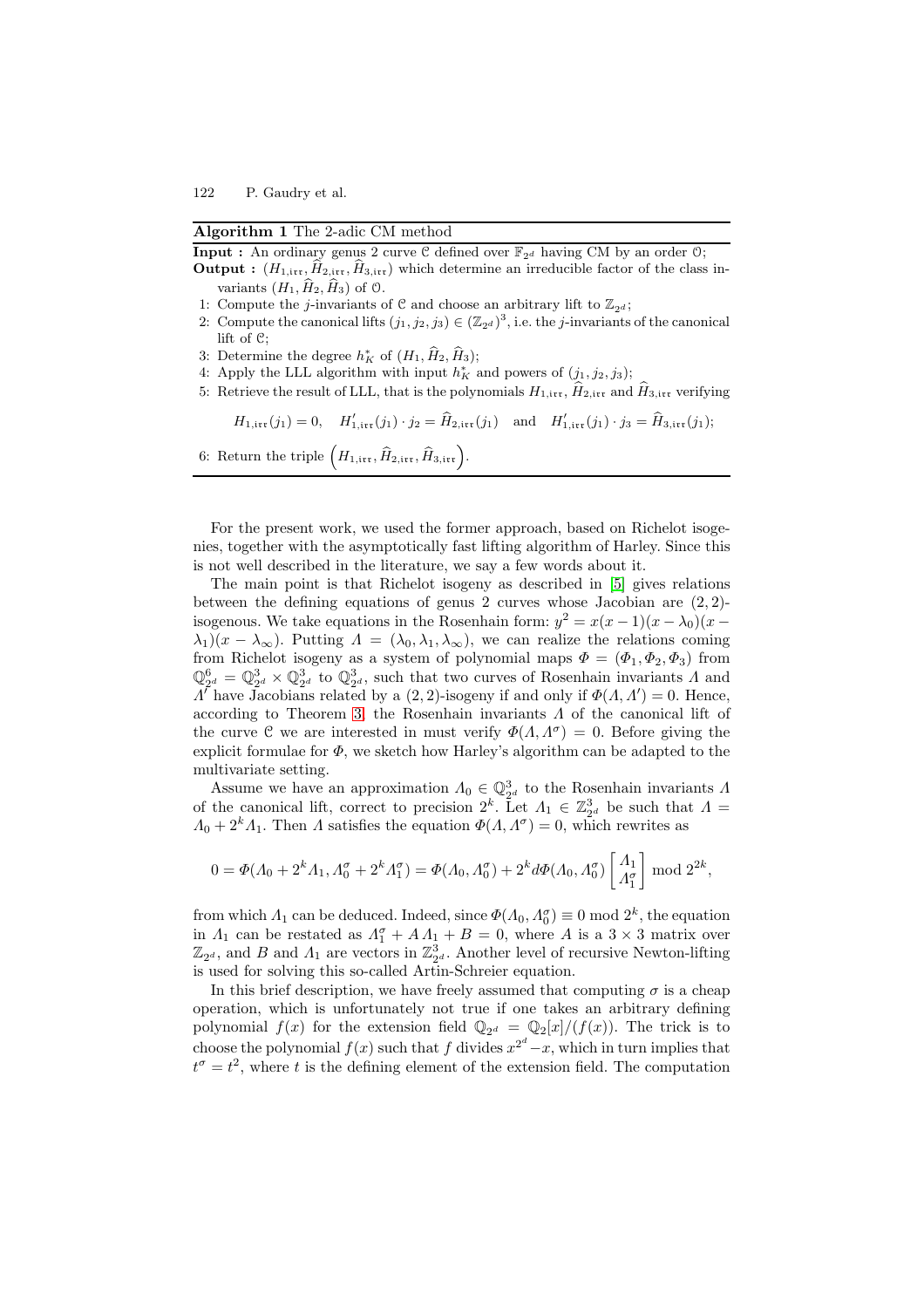of such an  $f$  is done, again, by a Newton lifting algorithm based on the equation  $f(x^2) = f(x)f(-x)$ , which is easily seen to be satisfied by the polynomial we are looking for. We refer to [39] for a more precise description.

Let us now describe the polynomial maps  $\Phi$  given by the Richelot's isogeny. For clarity, we give them in an implicit form that introduces new intermediate variables. Let  $\lambda_0$ ,  $\lambda_1$  and  $\lambda_\infty$  be the starting Rosenhain invariants. The images  $\lambda_0^{\sigma}$ ,  $\lambda_1^{\sigma}$  and  $\lambda_{\infty}^{\sigma}$  of  $\lambda_0$ ,  $\lambda_1$  and  $\lambda_{\infty}$  by the second power Frobenius automorphism are given by the following formulae:

$$
\lambda_0^{\sigma} = \frac{(u_1 - v_{\infty})(w_0 - v_0)}{(u_1 - v_0)(w_0 - v_{\infty})}, \ \lambda_1^{\sigma} = \frac{(u_1 - u_{\infty})(w_1 - v_0)}{(u_1 - v_0)(w_1 - v_{\infty})} \text{ and } \lambda_{\infty}^{\sigma} = \frac{(u_1 - v_{\infty})(u_{\infty} - v_0)}{(u_1 - v_0)(u_{\infty} - v_{\infty})},
$$

where  $(u_1, u_\infty), (v_0, v_\infty)$  and  $(w_0, w_1)$  are the respective roots of the polynomials

$$
U^2 - 2\lambda_{\infty}U + \lambda_{\infty}(1 + \lambda_1) - \lambda_1,
$$
  
\n
$$
V^2 - 2\lambda_{\infty}V + \lambda_0\lambda_{\infty}, \text{ and}
$$
  
\n
$$
(\lambda_0 - 1 - \lambda_1)W^2 + 2\lambda_1W - \lambda_0\lambda_1.
$$

*Remark 3.* We need to pay attention to the valuations of our Rosenhain invariants. Assuming that we begin with  $\lambda_0 \equiv 0 \mod 4$ ,  $\lambda_1 \equiv 1 \mod 4$  and  $val(\lambda_\infty) =$ −2, we choose the labeling of the roots of our quadratic polynomials such that  $v_0, w_0 \equiv 0 \mod 2, u_1, w_1 \equiv 1 \mod 2, \text{ and } \text{val}(u_\infty), \text{ val}(v_\infty) < 0, \text{ from which}$  $\lambda_0^{\sigma} \equiv 0 \mod 4$ ,  $\lambda_1^{\sigma} \equiv 1 \mod 4$  and  $\text{val}(\lambda_{\infty}^{\sigma}) = -2$  follows.

#### **4.2 Recognizing Class Polynomials in** Q**[***X***]**

In this section we explain how we use the LLL algorithm to recover the minimal polynomials over Z of the canonical lifted j-invariants. Let  $\Lambda = \langle b_1, \ldots, b_m \rangle$  be a lattice and let  $\det(A)$  be its determinant. Minkowski's inequality gives the upper bound  $\sqrt{m/2\pi e} \det(L)^{1/m}$ , for the norm of the shortest lattice vector, and in a random lattice, one expects a minimal length vector to be close to this norm. The LLL algorithm outputs a basis of short vectors, and if we construct  $\Lambda$  to have a known vector  $v \in A$  of norm much smaller than this bound, then, heuristically, it will be the shortest vector in  $\Lambda$ .

Let  $\mathbb{Z}_{2^d}$  be an extension of  $\mathbb{Z}_2$  of degree d with  $\mathbb{Z}_2$ -basis 1,  $w_1,\ldots,w_{d-1}$ . Let  $\alpha \in \mathbb{Z}_{2^d}$  generate  $\mathbb{Z}_{2^d}$ , and  $\tilde{\alpha}$  be an approximation of  $\alpha$  modulo a high power of 2, say  $\alpha \equiv \tilde{\alpha} \mod 2^N$ . We assume that we know the degree s of its minimal polynomial  $f(x) \in \mathbb{Z}[x]$ , i.e.  $f(x) = a_s x^s + \ldots + a_0$  where the  $(a_i) \subset \mathbb{Z}$  are unknown. The degree  $s$  of the minimal polynomial is the degree of an irreducible factor of Igusa class polynomials, whose degree is  $h_K^*$ . In order to determine the  $(a_i)$ , we determine a basis of the left kernel in  $\mathbb{Z}^{s+d+1}$  of the matrix

$$
\begin{pmatrix} A \\ 2^N I_d \end{pmatrix}
$$
, where A is the  $(s+1) \times d$  matrix: 
$$
\begin{pmatrix} 1 & 0 & \cdots & 0 \\ \alpha_{1,0} & \alpha_{1,1} & \cdots & \alpha_{1,(d-1)} \\ \vdots & & \vdots \\ \alpha_{s,0} & \alpha_{s,1} & \cdots & \alpha_{s,(d-1)} \end{pmatrix}
$$
,

with  $\alpha_{j,k}$  defined by  $\alpha^j = \alpha_{j,0} + \alpha_{j,1}w_1 + \ldots + \alpha_{j,(d-1)}w_{d-1}.$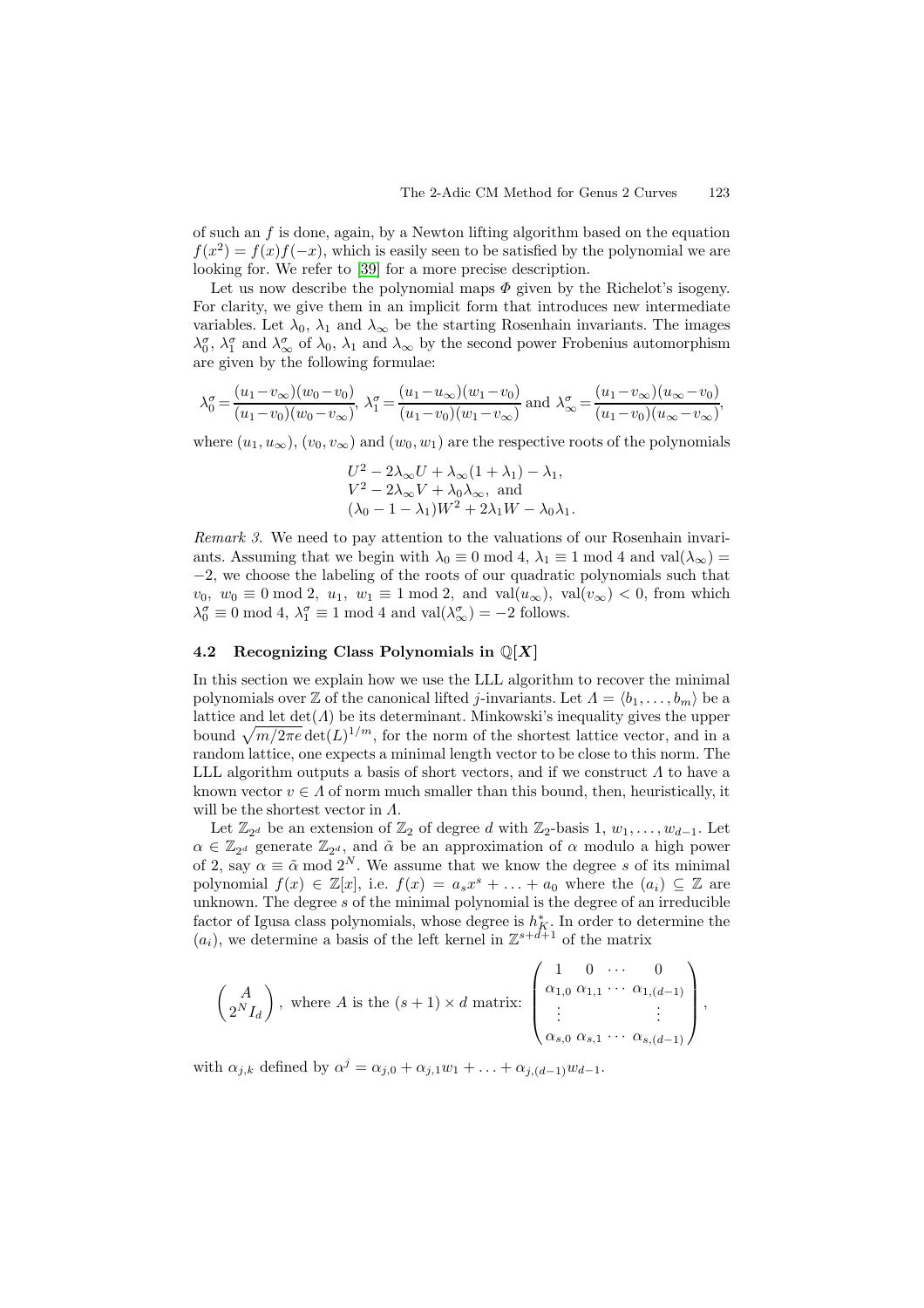In order to compute the basis of the left kernel, we apply the LLL algorithm in the same way as described in [10]. This kernel is a lattice  $\Lambda$ , in which the coefficients of the minimal polynomial of  $\alpha$  are part of a short vector. Indeed, if  $a_0, \ldots, a_s$  are integers with  $|a_i| \ll 2^N$  such that  $a_s \alpha^s + \ldots + a_0 \equiv 0 \mod 2^N$ , then  $(a_0,\ldots,a_s,\varepsilon_1,\ldots,\varepsilon_d)$  will be a short vector in  $\Lambda$ , for appropriate integers  $(\varepsilon_i)$ . Any other solution that is not proportional to the  $(a_i)$  will differ by an element of  $A_0+2^N\mathbb{Z}^{s+d+1}$ , where  $A_0$  is generated by the  $c_d\alpha^{d+i}+\ldots+c_0\alpha^i\equiv 0\,\,\text{mod}\,\,2^N$ ,  $1\leq$  $i \leq s - d$ , coming from the minimal polynomial  $g(x) = c_d x^d + \cdots + c_0$  of  $\alpha$  in  $\mathbb{Z}_2[x]$  having arbitrary coefficients in  $\mathbb{Z}_2$ . If the precision N is sufficiently high, we expect the unique solution  $(a_0, \ldots, a_s)$  to appear as the shortest vector in the LLL-reduced lattice basis.

We remark that we can easily compute the image of  $(j_1, j_2, j_3)$  by the Frobenius  $\sigma$  and therefore we have access to the powers of  $(j_1, j_2, j_3)$  and  $(j_1^{\sigma^i}, j_2^{\sigma^i}, j_3^{\sigma^i})$ for  $i \in [1, d]$ . Therefore we can use this information as input of our LLL algorithm. It implies a more complicated recognition phase where we have to use the subresultant algorithm to recognize our minimal polynomials. Moreover an explosion of the coefficient size in the course of the algorithm leads us to use modular arithmetic and the Chinese remainder theorem for our computations.

## **5 Complexity and Comparison with Other Methods**

#### **5.1 Complexity of the 2-Adic CM Method**

The two costly steps of the 2-adic CM method are the computation of the canonical lift and the reconstruction of the polynomials using LLL. Those two steps highly depend on the precision  $k$  at which we have to compute the canonical lift in order to recover the full polynomials. This precision  $k$  depends itself on the sizes of the polynomial  $H_1$ ,  $H_2$ ,  $H_3$ , for which no bound (that would depend on the class number of  $K$ ) is known. Hence we shall keep k in our formulae, although this is not a parameter under control.

By using advanced algorithms coming from point counting, the canonical lift computation takes a time which is essentially linear in the precision  $k$ . More precisely it has a complexity  $O(M(dk) \log(k))$  where  $M(dk)$  is the time for multiplying integers with dk bits, that is  $O(dk)$  up to logarithmic factors.

The complexity of the LLL step involves the further parameter  $h_K^*$ , which is the degree of the polynomials we are trying to reconstruct. Using the classical LLL algorithm, we end up with a complexity of  $O((h_K^*+d)^6k^3)$ . The  $L^2$  variant of Nguyễn and Stehlé [30] has a better general complexity of  $O((h_K^* + d)^5(h_K^* + d +$  $(k)$ , and in our case the structure of the lattice gives us an improved complexity of  $O((h_K^* + d)^4(h_K^* + d + k)k)$ .

Now we will analyze what we could expect from the PSLQ algorithm. In [1], given an input of  $h_K^* + d$  complex numbers whose integer relation is bounded by  $2^k$ , the PSLQ algorithm is claimed to have a number of iterations in  $O((h_K^* +$  $(d)^3 + (h_K^* + d)^2 k$ . Each iteration consists of four steps. Both for the complexity in the dimension and in the precision the bottleneck step is the third step, Hermite's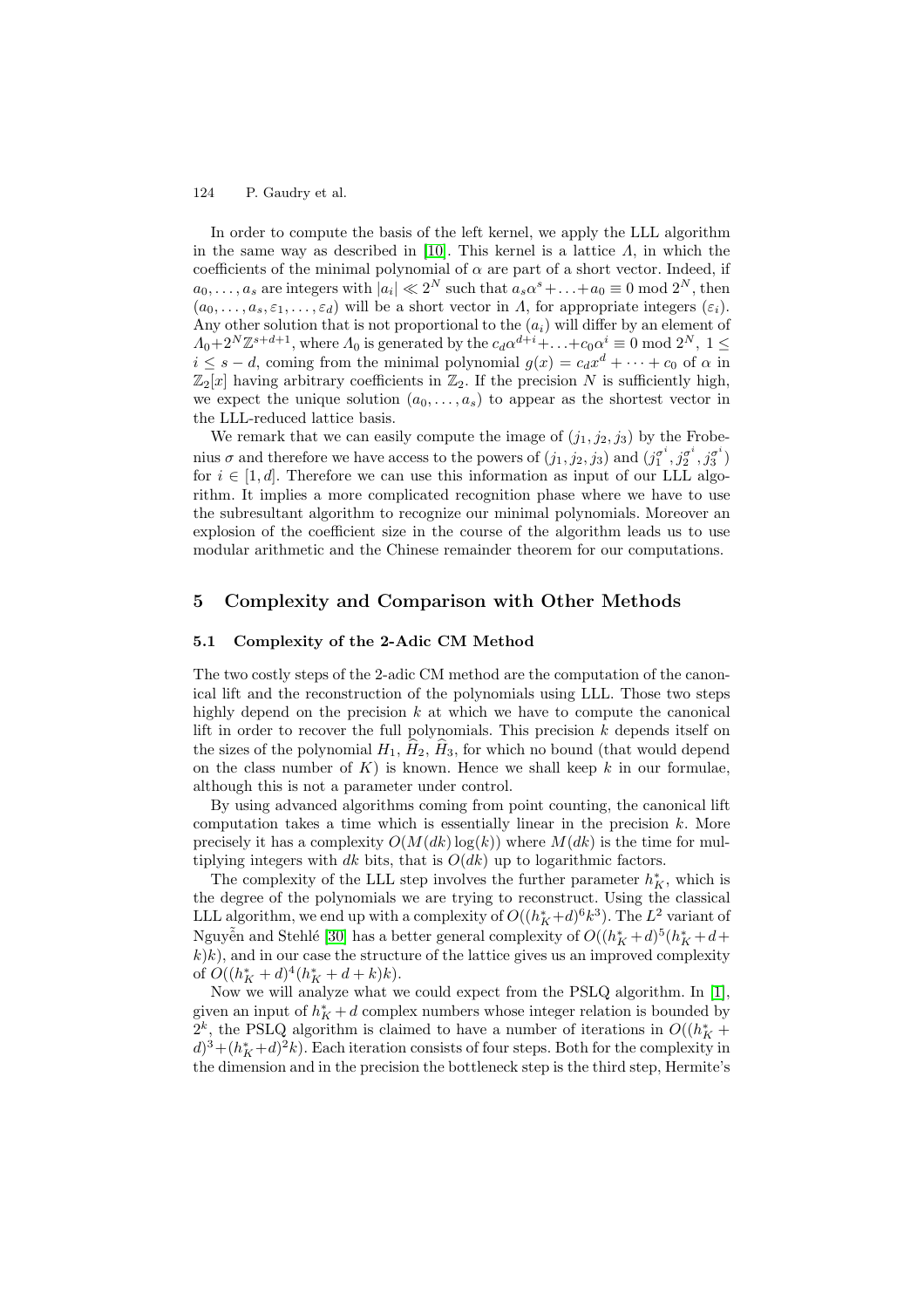reduction and matrix multiplication. Therefore the complexity of one iteration is  $O((h_K^* + d)^3 k)$ . The total complexity of PSLQ seems to be  $O((h_K^* + d)^6 k +$  $(h_K^* + d)k^2$  thus we do not expect any improvement from using a 2-adic version of PSLQ.

#### **5.2 Comparison with Other Methods**

The comparison with the classical CM method [35,40] is only valid for inputs at which their outputs coincide, since the inputs to each algorithm is different. In the 2-adic method one treats only CM fields where the ideal (2) has a special structure, and moreover the input is not the field but a hyperelliptic curve over a small finite field. In the classical CM method one starts directly from a CM field, with the requirement that the class number of the real subfield is 1. The main advantage of the 2-adic method compared to the classical method is that the complex floating point evaluation of theta constants at the period matrices (which is the bottleneck in the classical method) is replaced by a  $p$ -adic canonical lifting procedure for which we have precise control over precision and precision loss (there is none). Furthermore, the time-complexity of the evaluation of theta constants is quadratic in the required precision, whereas the canonical lift is essentially linear in the precision. On the other hand, the drawback of the 2-adic CM method is that the reconstruction step is much more expensive than in the classical case, since the step of building a polynomial from its roots is replaced by a call to the LLL algorithm. In this later case, the complexity becomes again quadratic in the precision. In other words, by changing the method, we have moved the bottleneck of the approach from the first step to the second step.

We can also compare to the CRT approach [9,16]. In that case, to be able to build a class polynomial whose coefficients have k bits, one needs to use  $O(k)$ small finite fields  $\mathbb{F}_{p_i}$ , where  $p_i$  is  $O(k)$ . Finding the appropriate curves implies  $O(p_i^3)$  steps for each  $p_i$ , since we essentially have to enumerate all isomorphism classes over the field  $\mathbb{F}_{p_i}$ . Hence the complexity is more than quadratic in the precision, so that the CRT method is not competitive with the other methods in terms of required precision. This ignores the endomorphism ring computation which is exponential in  $p_i$  in the worst case (but might be controlled by a more selective sieving for CRT primes).

#### **5.3 Experiments**

All of the experiments we carried out were written using Magma [12] and C routines. The 2-adic arithmetic is taken from an experimental gmp-style library called Mploc which was developed by E. Thome  $[37]$ . It currently contains far more than the 2-adic arithmetic, including efficient arithmetic in  $\mathbb{Q}_p$ ,  $\mathbb{Q}_p[X]$ , and extensions of  $\mathbb{Q}_p$ . We use NTL [34] library for the floating-point LLL routine, as at the time we developed our program, Stehlé's LLL C routines were not available [36]. All the experiments were conducted on a 2.4 GHz Athlon 64. On such a computer, computing irreducible factors of Igusa class polynomials of degree less than twenty is a question of minutes.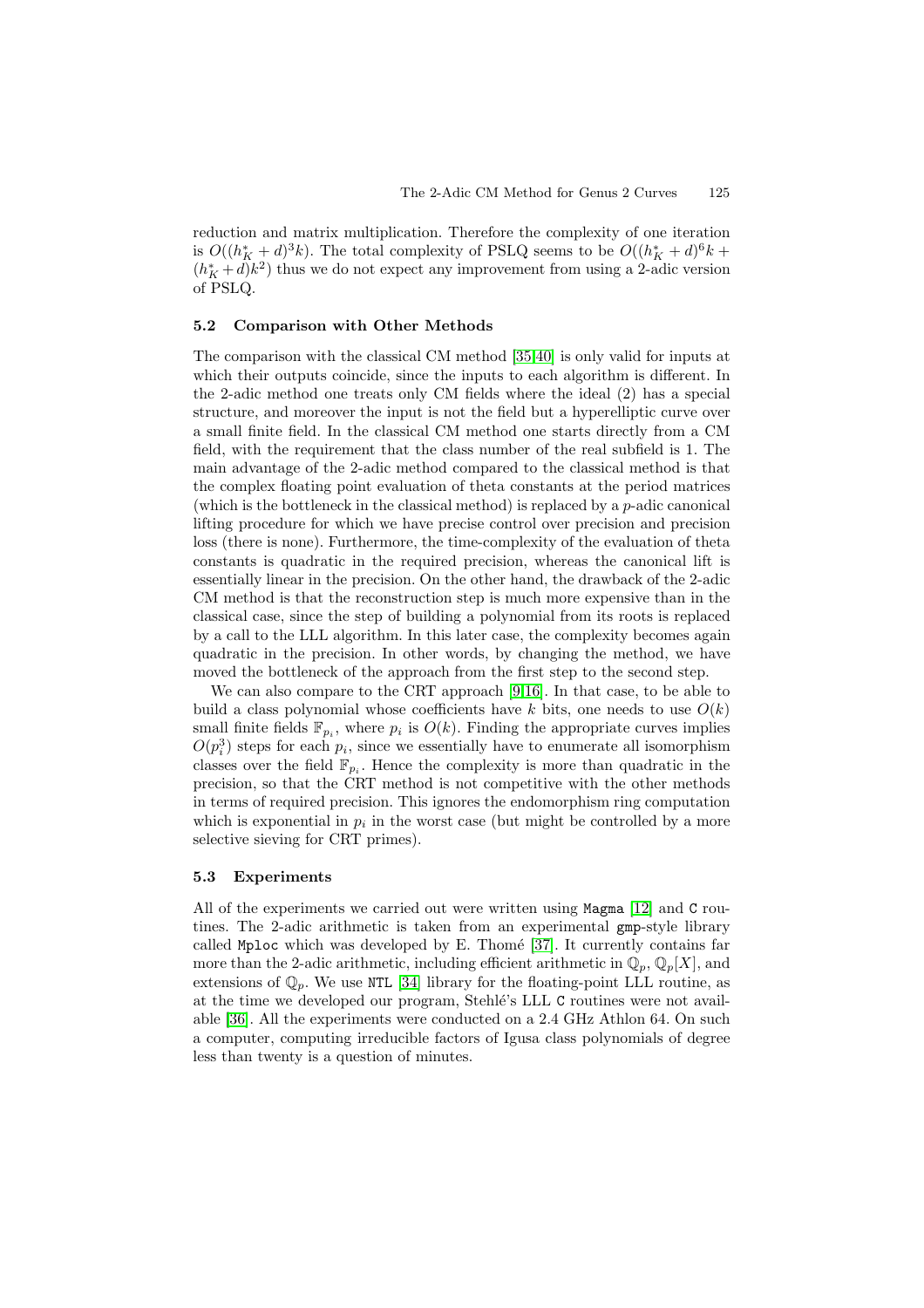*Example.* Let C be the curve of equation  $y^2 + h(x)y + f(x) = 0$  over  $\mathbb{F}_{32}$  $\mathbb{F}_2[t]/(t^5+t^2+1)$ , with  $f(x) = x^5+t^{20}x^3+t^{17}x^2+t^{19}x$  and  $h(x) = x^2+t^9x$ . The curve is ordinary and has CM by the maximal order of  $K = \mathbb{Q}(i\sqrt{75+12\sqrt{17}})$ . The field K is non-normal and its class number is 50; so we have  $h_K^* = 100$ isomorphism classes of principally polarized abelian varieties.

Looking for a minimal polynomial of the lifted value of  $j_1$ , the LLL algorithm produced a plausible answer of degree 50. A more subtle analysis of the Galois theory in fact predicts that the class polynomial of degree 100 is reducible over the rationals, splitting in two factors of degree 50. Using our method, we produce one of these two factors  $H_1(X)$ , with the corresponding polynomials  $\widehat{H}_2(X)$  and  $\hat{H}_3(X)$ . The leading coefficient of  $H_1$  is  $3^{50}11^{156}17^{60}23^{72}41^{24}73^{12}83^{12}181^{48}691^{12}$ , consistent with the theory of Goren-Lauter [20], and reduction at a large prime gave rise to a Jacobian whose group of rational points agreed with the expected order for this CM field.

For this example, we used a 2-adic precision of 65000 bits, and the running time to lift the curve and compute the invariants was 20 seconds. The subsequent lattice reductions took about one day. This confirms that the bottleneck is in the second step, as predicted by the complexity estimates, and suggests that an improved strategy would be to lift additional j-invariants to reduce the size of the lattice in the reduction phase.

### **6 Conclusion and Perspectives**

This work presents a new p-adic method for building Igusa class polynomials for genus two curves, that can be used to efficiently produce CM curves suitable for cryptography. Our method makes use of p-adic lifting techniques borrowed from point counting algorithms. The algorithm performs well in practice and has allowed us to treat much larger class numbers than previously reported in the literature.

In order to deal with such large degree class polynomials, we were led to introduce a new representation for the ideal of CM points, so that the final step of the CM method — namely reducing the polynomials modulo an appropriate prime  $p$  and constructing the corresponding curve equation — no longer requires a combinatorial search for one valid tuple of invariants for each  $h_K^*$  tuple when using class polynomials of degree  $h_K^*$ .

Our work is based on curves of characteristic 2, which places a restriction on which CM fields we can treat. This is analogous to the condition on discriminants treatable by the CM construction in genus 1 using reduced class polynomials in terms of Weber functions. Extending this algorithm to other small characteristics p would impose an independent condition so that more CM fields could be treated. Such algorithms are the subject of ongoing investigation, motivated by this research.

As the discussion of complexity issues indicates, the different methods for building Igusa class polynomials (complex analytic, p-adic analytic, CRT) all have advantages and limitations. Combining them in order to take advantage of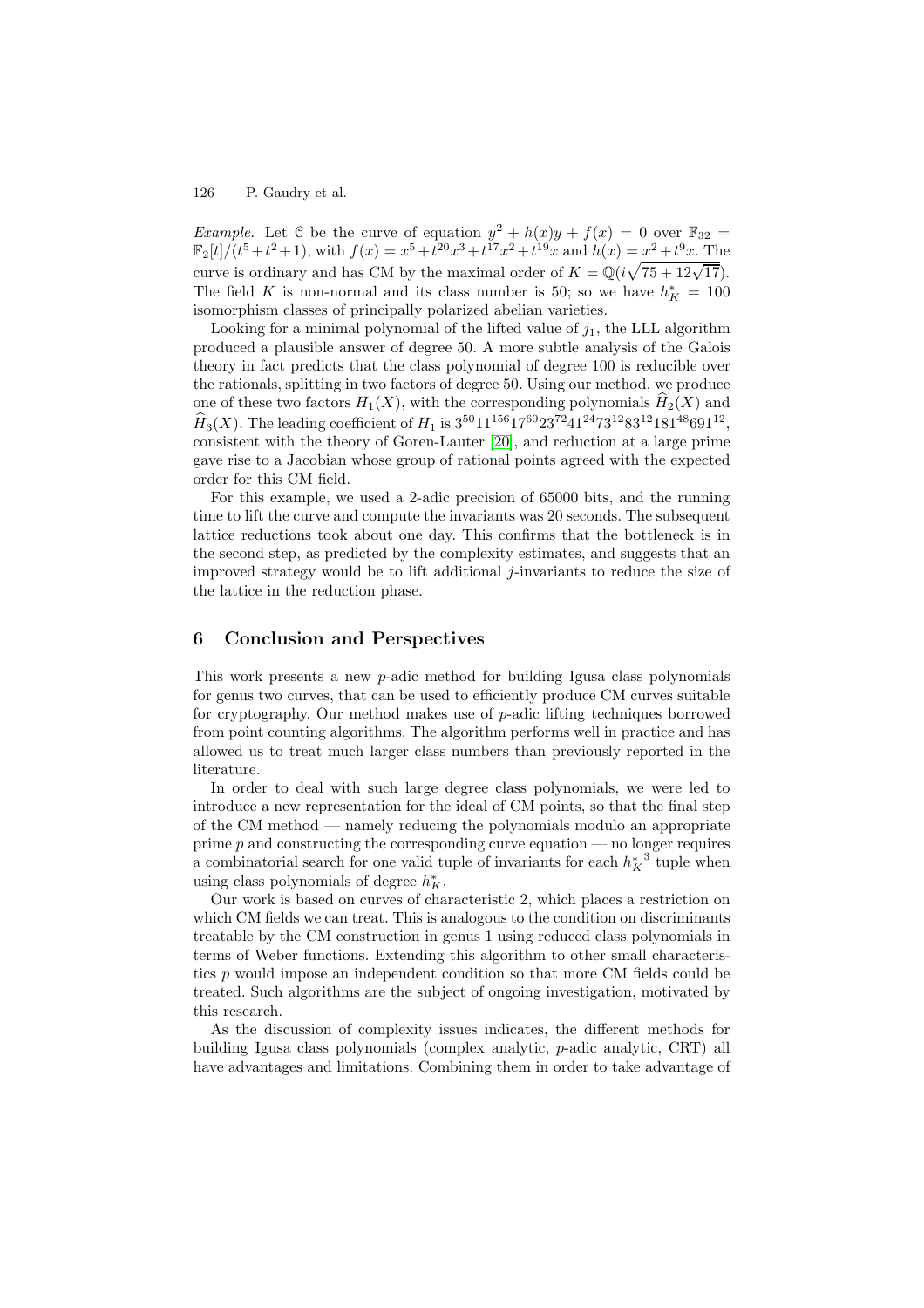the best of each method is something that should be explored. For example, an algebraic formula for the exact leading coefficient of the Igusa class polynomials (see [20]) would have benefit to a greater or lesser extent in each of these methods. We note that the bottleneck of the classical CM method is the evaluation of theta constants. Recently, Dupont [15] developed new algorithms for this task, yielding a huge performance improvement for the classical CM method. Further investigation of the limiting steps for the classical and p-adic methods will determine in the end which algorithm applies most effectively to a given problem.

## **References**

- 1. S. Arno, D. H. Bailey, and H. R. P. Ferguson. Analysis of PSLQ, an integer relation finding algorithm. Math. Comp., 68(225):351–369, January 1999.
- 2. R. Avanzi. Aspects of hyperelliptic curves over large prime fields in software implementations, 2003. Preprint (available at http://eprint.iacr.org/2003/253).
- 3. A. Borel, S. Chowla, C. S. Herz, K. Iwasawa, and J.-P. Serre. Seminar on complex multiplication. Number 21 in Lecture Notes in Math. Springer, 1966.
- 4. Z. I. Borevitch and I. R. Shafarevich. Number theory, volume 20 of Pure and Applied Mathematics. Academic Press Inc., New-York, 1966.
- 5. J.-B. Bost and J.-F. Mestre. Moyenne arithmético-géométrique et périodes de courbes de genre 1 et 2. Gaz. Math. Soc. France, 38:36–64, 1988.
- 6. R. Bröker and P. Stevenhagen. Elliptic curves with a given number of points. In D. Buell, editor, ANTS-VI, vol. 3076 of LNCS, pages 117–131. Springer-Verlag, 2004.
- 7. R. M. Bröker. Constructing elliptic curves of prescribed order. PhD thesis, Thomas Stieltjes Institute for Mathematics, 2006.
- 8. R. Carls. A generalized arithmetic geometric mean. PhD thesis, Rijksuniversiteit Groningen, 2004.
- 9. J. Chao, K. Matsuo, H. Kawashiro, and S. Tsujii. Construction of hyperelliptic curves with CM and its application to cryptosystems. In T. Okamoto, editor, ASIACRYPT 2000, vol. 1976 of LNCS, pages 259–273. Springer-Verlag, 2000.
- 10. H. Cohen. A course in algorithmic algebraic number theory, volume 138 of Graduate Texts in Mathematics. Springer–Verlag, 1993. Second corrected printing, 1995.
- 11. H. Cohen and H. W. Lenstra, Jr. Heuristics on class groups of number fields. In Number theory, Noordwijkerhout 1983, volume 1068 of Lecture Notes in Math., pages 33–62. Springer, Berlin, 1984.
- 12. The University of Sydney Computational Algebra Group. Magma online handbook, 2006. <http://magma.maths.usyd.edu.au/magma/htmlhelp/MAGMA.htm>.
- 13. J.-M. Couveignes and T. Henocq. Action of modular correspondences around CM points. In C. Fieker and D. R. Kohel, editors, ANTS-V, vol. 2369 of LNCS, pages 234–243. Springer-Verlag, 2002.
- 14. M. Deuring. Die Typen der Multiplikatoringe elliptischer Funktionenkörper. Abh. Math. Sem. Hansischen, 14:197–272, 1941.
- 15. R. Dupont. Moyenne arithmético-géométrique, suites de Borchardt et applications. PhD thesis, École polytechnique, 2006.
- 16. K. Eisentrager and K. Lauter. Computing Igusa class polynomials via Chinese Remainder Theorem. 2004. Preprint (available at [http://arxiv.org/abs/math.NT/](http://arxiv.org/abs/math.NT/0405305) [0405305](http://arxiv.org/abs/math.NT/0405305)), 2004.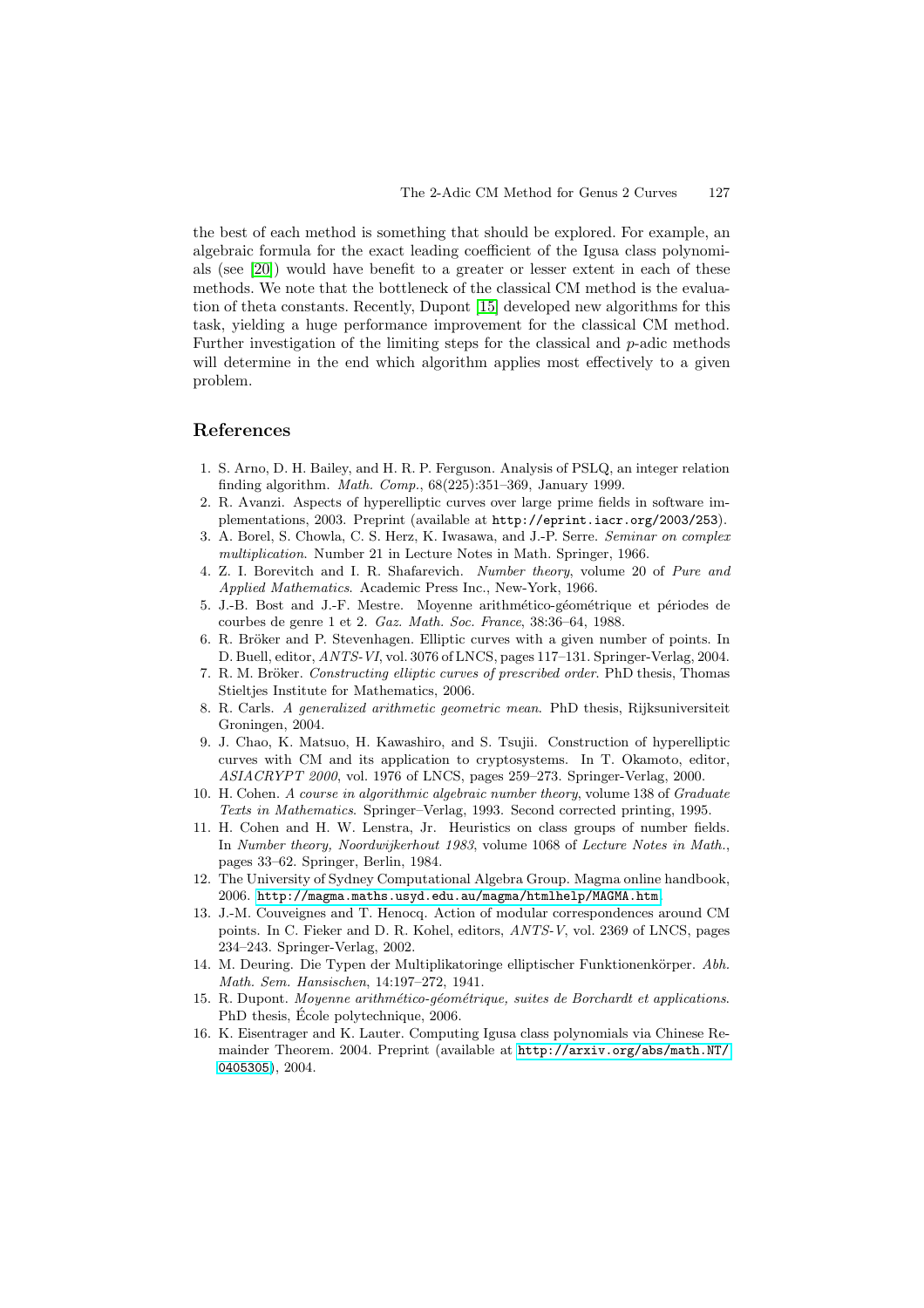- 17. P. Gaudry. Fast genus 2 arithmetic based on Theta functions, 2005. Preprint (available at http://eprint.iacr.org/2005/314).
- 18. P. Gaudry and E. Schost. Construction of secure random curves of genus 2 over ´ prime fields. In C. Cachin and J. Camenisch, editors, Eurocrypt 2004, vol. 3027 of LNCS, pages 239–256. Springer–Verlag, 2004.
- 19. E. Z. Goren. On certain reduction problems concerning abelian surfaces. Manuscripta math., 94:33–43, 1997.
- 20. E. Z. Goren and K. Lauter. Class invariants for quartic CM fields. Preprint (available at <http://arxiv.org/abs/math.NT/0404378>), 2004.
- 21. N. Koblitz. p-adic Numbers, p-adic Analysis and Zeta-Functions, volume 58 of Graduate Texts in Mathematics. Springer–Verlag, 1984.
- 22. T. Lange and M. Stevens. Efficient doubling on genus two curves over binary fields. vol. 3357 of LNCS, pages 170–181. Springer-Verlag, 2005. In H. Handschuhand M.A. Hasan, editors, SAC 2004.
- 23. R. Lercier and D. Lubicz. A quasi quadratic time algorithm for hyperelliptic curve point counting. To appear in J. Ramanujan Math. Soc.
- 24. R. Lercier and E. Riboulet-Deyris. Elliptic curves with complex multiplication. Posting to the Number Theory List, available at [http://listserv.nodak.edu/](http://listserv.nodak.edu/cgi-bin/wa.exe?A2=ind0401&L=nmbrthry&P=R305) [cgi-bin/wa.exe?A2=ind0401&L=nmbrthry&P=R305](http://listserv.nodak.edu/cgi-bin/wa.exe?A2=ind0401&L=nmbrthry&P=R305), 2004.
- 25. J. Lubin, J.-P. Serre, and J. Tate. Elliptic curves and formal groups. In Lecture notes prepared in connection with the seminars held at the Summer Institute on Algebraic Geometry, Whitney Estate, Woods Hole, Massachusetts, July 6-July 31, 1964, 1964. Scanned copies available at [http://www.ma.utexas.edu/users/](http://www.ma.utexas.edu/users/voloch/lst.html) [voloch/lst.html](http://www.ma.utexas.edu/users/voloch/lst.html).
- 26. J.-F. Mestre. Algorithmes pour compter des points de courbes en petite caractéristique et en petit genre. Talk given in Rennes in March 2002. Notes written by D. Lubicz.
- 27. J.-F. Mestre. Utilisation de l'AGM pour le calcul de  $E(F_{2^n})$ . Lettre adressée à Gaudry et Harley, Décembre 2000.
- 28. J.-F. Mestre. Construction de courbes de genre 2 à partir de leurs modules. In T. Mora and C. Traverso, editors, Effective methods in algebraic geometry, vol. 94 of Progr. Math., pages 313–334. Birkhäuser, 1991.
- 29. A. Miyaji, M. Nakabayashi, and S. Takano. New explicit conditions of elliptic curve traces for FR-reduction. IEICE Trans. Fundamentals, E84-A(5), May 2001.
- 30. P. Nguyễn and D. Stehlé. Floating-point LLL revisited. In Eurocrypt 2005, vol. 3494 of LNCS, pages 215–233. Springer–Verlag, 2005.
- 31. J. Pelzl, T. Wollinger, J. Guajardo, and C. Paar. Hyperelliptic curve cryptosystems: Closing the performance gap to elliptic curves. Preprint, 2003.
- 32. Takakazu Satoh. The canonical lift of an ordinary elliptic curve over a finite field and its point counting. J. Ramanujan Math. Soc., 15(4):247–270, 2000.
- 33. G. Shimura. Abelian Varieties with complex multiplication and modular functions. Princeton University Press, revised edition, 1998.
- 34. V. Shoup. NTL: A library for doing number theory. <http://www.shoup.net/ntl/>.
- 35. A.-M. Spallek. Kurven vom Geschlecht 2 und ihre Anwendung in Public-Key-Kryptosystemen. PhD thesis, Universität Gesamthochschule Essen, July 1994.
- 36. D. Stehl´e. fplll-1.2 a lattice LLL-reduction program, 2006. available at [http://www.loria.fr/](http://www.loria.fr/~stehle)∼stehle.
- 37. E. Thomé. Multi-Precision for LOCal-fields library, 2006. still under development, see [http://www.loria.fr/](http://www.loria.fr/~thome)∼thome.
- 38. P. van Wamelen. Examples of genus two CM curves defined over the rationals. Math. Comp., 68(225):307–320, January 1999.